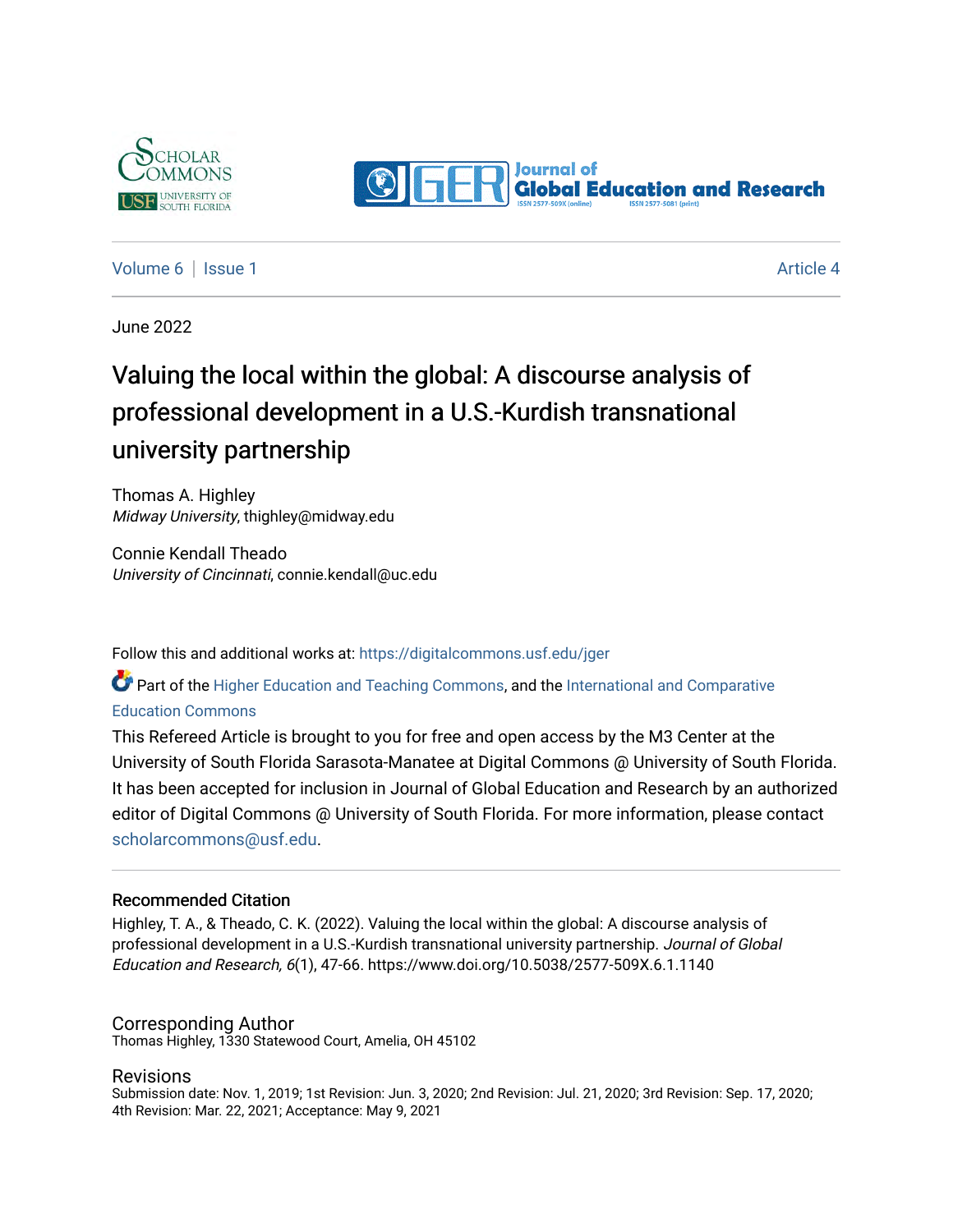# **Valuing the Local Within the Global: A Discourse Analysis of Professional Development in a U.S.-Kurdish Transnational University Partnership**

Thomas Highley<sup>1</sup> and Connie Kendall Theado<sup>2</sup>

School of Arts and Sciences Midway University, United States <sup>1</sup>thighley@midway.edu

College of Education, Criminal Justice, and Human Services University of Cincinnati, United States <sup>2</sup>connie.kendall@uc.edu

#### **Abstract**

In an effort to support higher education in developing countries, partnerships between U.S. and international universities have surged, raising questions concerning the social equity of such linkages. Using a New Literacy Studies approach to discourse analysis, online transcripts from one such university partnership were analyzed to determine how language was used to negotiate a more equitable partnership through the adaptation of the social context of professional development activities. Discourse analysis of three relevant linguistic markers in the data suggests that cultural perspectives on professional development influenced the language choices made by university partners, reshaping the power structure toward greater social equity, and aiding in the completion of joint professional development goals. Findings underscore the importance of drawing on local knowledges in planning for and conducting transnational university partnerships.

**Keywords:** transnational university partnerships, discourse analysis, professional development, local knowledge

# **Introduction**

Partnerships between universities in the West and the developing world have surged in recent years, based on assertions that such linkages have the potential to improve the quality of higher education in developing nations (Haq, 2012; Snodgrass et al., 2021; Sutton & Obst, 2011; Task Force on Higher Education and Society, 2000). While proponents of transnational university partnerships extol the benefits of internationalizing higher education, concerns have been raised regarding the appropriateness of wholesale exportation of Western knowledge (Altbach, 2004; Altbach et al., 2009; Bizzell, 1992; Cantwell & Maldonado-Maldonado, 2009; Fairclough, 2006; Gee et al., 2018; Miller-Idress & Hanauer, 2011). Of particular concern is the use of these partnerships as a vehicle for disseminating U.S. perspectives on higher education, as this perspective tends to overlook the value of local knowledge in developing countries, diminishing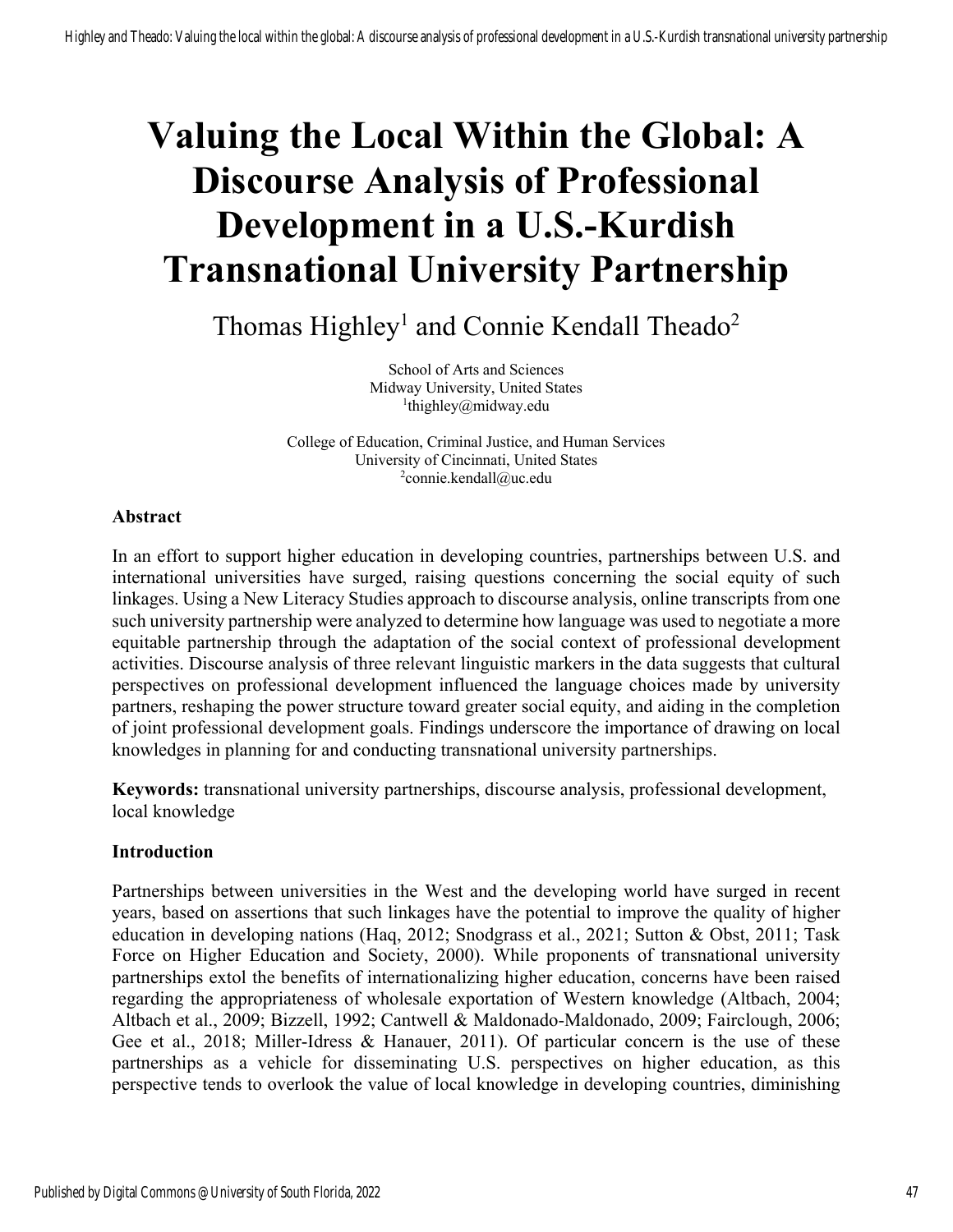the possibility for meaningful interaction, and limiting pluralistic modes of thinking (Canagarajah, 2002; Donahue, 2009).

Resonant with these concerns, this study examined two years of online transcripts from one transnational university partnership to determine how culturally diverse faculty partners used language and what difference this made in negotiating social equity in the pursuit of mutual professional development goals. An examination of transcript data underscores the importance of local knowledge in planning for and conducting transnational university partnerships.

#### *Background on the Partnership and the Study*

The partnership examined in this study is one of several university linkages established between U.S. and Iraqi universities following the fall of the Baathist regime. Funded by grants from the U.S. State Department and overseen by the funding agency FHI 360, the partnership objectives were to improve the academic competitiveness of Iraqi universities and create opportunities for transnational collaboration and research and foster stability in the region. Having secured one of the grants, a team of faculty and doctoral students from a large midwestern university were invited to participate. The U.S. participants were then paired with faculty from a leading university in the Kurdistan Region of Iraq.

The involvement of the U.S. partners' School of Education arose from meetings with leadership from the Kurdish university's College of English. Steered by the Kurdish department chair, several professional development goals were jointly crafted with the intent of updating approaches to content and pedagogy in the English literature and language programs. These goals were driven, in large part, by a 30-year gap in access to quality higher education, as the Kurds had been singled out for oppression under Baathist rule. After the regime's fall, a U.N.-protected autonomous region was established for Iraqi Kurds, allowing thousands to resettle in Northern Iraq. This laid the foundation for cultural cohesiveness and language reclamation, building a sense of national sovereignty. This climate of progress and stability was a relatively new feature for academics. However, as a result of the region's turbulent past, classroom textbooks were decades out of date, instructors lacked access to ongoing professional development and scholarship, and Internet access was intermittent and undependable.

Based on this reality, Kurdish leadership focused on revising English literature curricula by adding multi-cultural contemporary works to their study of classical and Shakespearean texts. Additionally, the partners wanted to incorporate more current uses of technology into their pedagogy, including social media and online asynchronous discussion forums. The final goal sought to implement student-centered pedagogies, emphasizing teacher facilitation and social learning to enrich teacher-centered lectures.

Utilizing the U.S. university's Blackboard infrastructure, monthly online discussions were set up to accomplish the goals of the partnership. To provide a shared focal point for the online discussions, the U.S. partners established a reading list, focusing on the history, theories, and instructional practices stemming from literacy studies. Based on this format, monthly discussions were conducted between the U.S. and Kurdish university participants.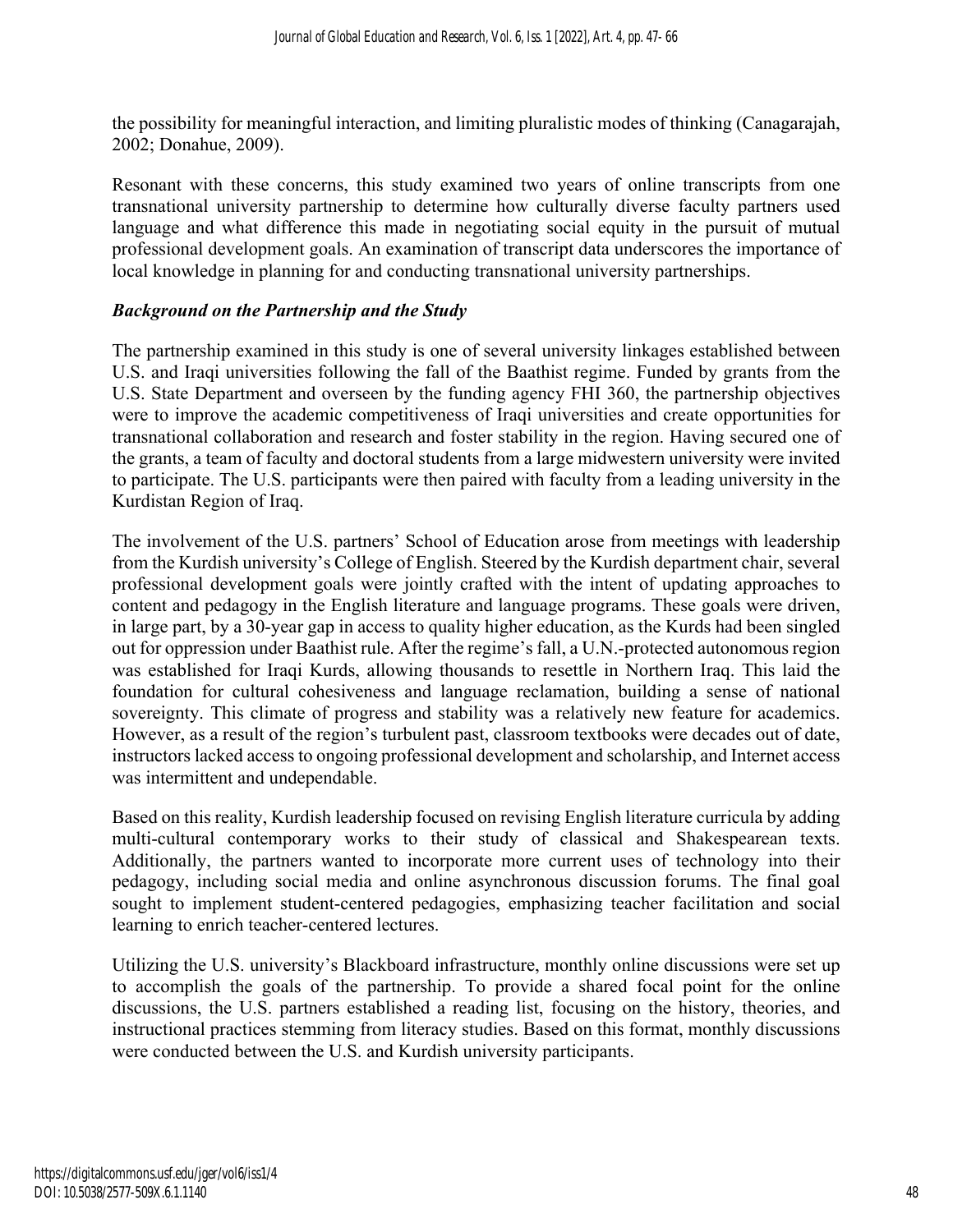In preparing for the partnership, a review of relevant research studies was conducted by the U.S. partners, revealing that little scholarship existed regarding higher education in Iraq; almost no studies were found addressing the Kurdish context, particularly regarding faculty partnerships and professional development (Lawrence, 2008; Mazawi & Sultana, 2010; Ninnes & Hellsten, 2005; Suárez-Orozco, 2007). This lack underscores the importance of this study, as it focuses on a region often discussed but little understood. To better understand how academics from differing cultures use language to negotiate equity, discourse analysis (Gee, 2011) was employed to address the following research question: How do university partners use language to negotiate social power in the context of transnational professional development? Furthermore, the study sought to understand what, if any, difference these negotiations made in achieving the goals of the partnership. Analysis of the data suggests that choices in language use among U.S. and Kurdish participants negotiated a more equitable partnership by adapting the social context of the professional development activity, making it more "socially recognizable and culturally normed" (Gee, 2010, p 17). Findings from this examination inform understandings on the influence of language use on social power as well as the role local knowledge plays in developing more equitable university partnerships.

#### **Literature on Social Negotiation in Transnational Partnerships**

As this study sought to understand how culturally diverse groups of faculty use language to negotiate social equity with transnational partners, the literature review, likewise, focused on aspects of influence and equity in previous partnerships. While studies on this topic are limited, findings from this review do inform understanding of the interplay between social power and local knowledge in transnational partnerships, revealing that faculty partners are greatly influenced by the broader discourse of their own academic institutions. In contrast, the value institutions place on the local knowledge of partner universities is often diminished.

#### *Influence of Home Universities on Partnership Success*

Studies examining transnational partnerships found that the influence of the participants' university was the most salient factor in partnership success, even among smaller groups (Ayoubi & Massoud, 2011; Canto & Hannah, 2001; Palvetzian, 2005; Pfotenhauer et al., 2013; Tedrow & Mabokela, 2007). In one study of experienced international university partners, faculty commitment to the home university's mission was asserted as the most influential factor in the partnership, exerting influence on the constituent divisions, departments, and linkages under the university's umbrella (Palvetzian, 2005). Though the authors noted the importance of faculty interest in sustaining partnerships, the dominant social context of the partners' academic institution was established as the driving force behind successful international academic collaboration.

Similar findings were reflected in a study of internationalization involving the Massachusetts Institute of Technology and educational institutions in Portugal (Pfotenhauer et al., 2013). The authors asserted the most essential factor for the long-term sustainability of faculty partnerships was a commitment by the partners' academic institutions. This finding resonated with another qualitative case study, conducted among senior directors from four universities in the United Kingdom. (Ayoubi & Massoud, 2011). Their findings from 24 interviews suggested that successful negotiations of social power must occur between the broader academic institutions of the partner universities as they negotiate responsibilities and accountability (2011).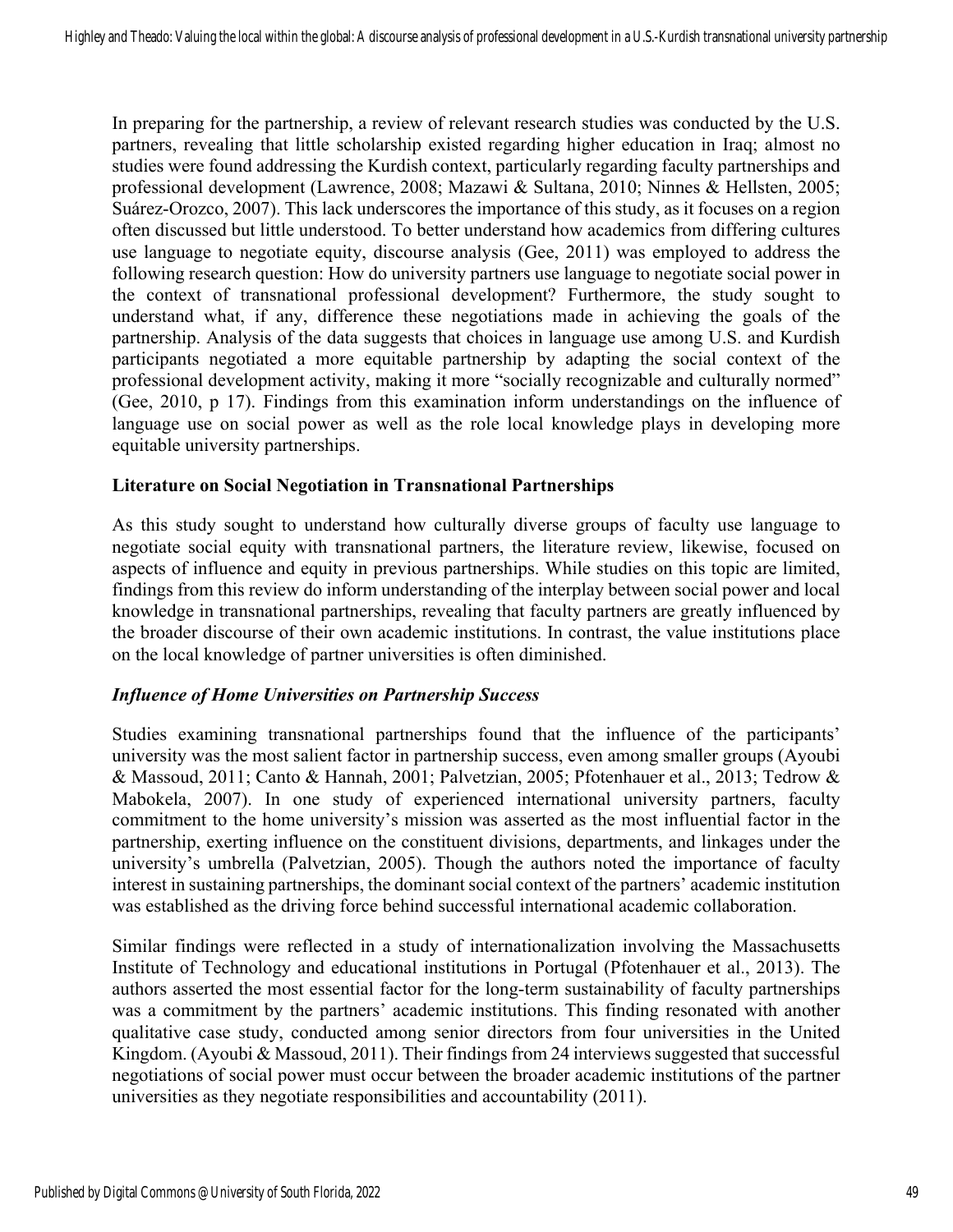One study did contradict assertions that social influence from academic institutions was most influential on individual participation in transnational partnerships (Wilson, 2012). An examination of a U.S.-East African university partnership found that the power exerted by individuals was most influential on the success of transnational partnerships. As opposed to the influence of identity affiliation with home universities, faculty participation stemmed from the promise of personal benefits, such as promotion, increased salary, and reduced workload. Furthermore, participants used language to contest authority as a means of shaping the power structures within the discourse community. Though seemingly contradictory, these findings align with Gee's (1990) theoretical stance, viewing social power as fluid, at once influencing and being influenced by the individuals within the group.

#### *Perceptions of Local Knowledge as a Valuable Resource*

The salience of local knowledges to the success of transnational linkages was addressed in the study of one multinational university partnership (Tedrow & Mabokela, 2007). In examining the motivators and obstacles to participation among several academic institutions from the West and South Africa, the study asserted that weak communication and a lack of cultural understanding among leadership produced individual resistance from the participants (Tedrow & Mabokela, 2007). Conflicting cultural contexts between the universities were highlighted as a hindrance to communication, supporting the importance of local knowledge as a valuable resource in transnational university partnerships.

Another study addressed the danger of disregarding local knowledge (Canto & Hannah, 2001). In a case study involving a partnership between universities from the United Kingdom and Brazil, an application of applied linguistics found that partners from the United Kingdom exerted dominance over their Brazilian partners by establishing the parameters for participation, including the establishment of English as the central language of the partnership. Brazilian participants were further subordinated by the absence of opportunities to teach and supervise students in the United Kingdom, whereas British partners were allowed to engage in student supervision activities in Brazil (2001). Although the authors considered the linkage productive, the inequity built into the foundations of the partnership limited participation and ignored contributions of local knowledge from the Brazilian faculty (2001).

In sum, studies on transnational university partnerships assert the influence of the participants' home academic institutions in dictating both how their faculty interacts with international partners and what knowledge they value in relation to professional development. This provides significant context for the current study, as the U.S. and Kurdish university partners were influenced by the context of their home university's institutional commitments and priorities, while acknowledging the value of their partners' local knowledge. These factors required significant negotiation in pursuit of their jointly constructed professional development goals.

#### **Theoretical Framework**

#### *New Literacy Studies as Theoretical Lens*

The findings from the studies above align with the tenets of New Literacy Studies, the theoretical lens used for this study. Several studies reported the dominance of institutional power on faculty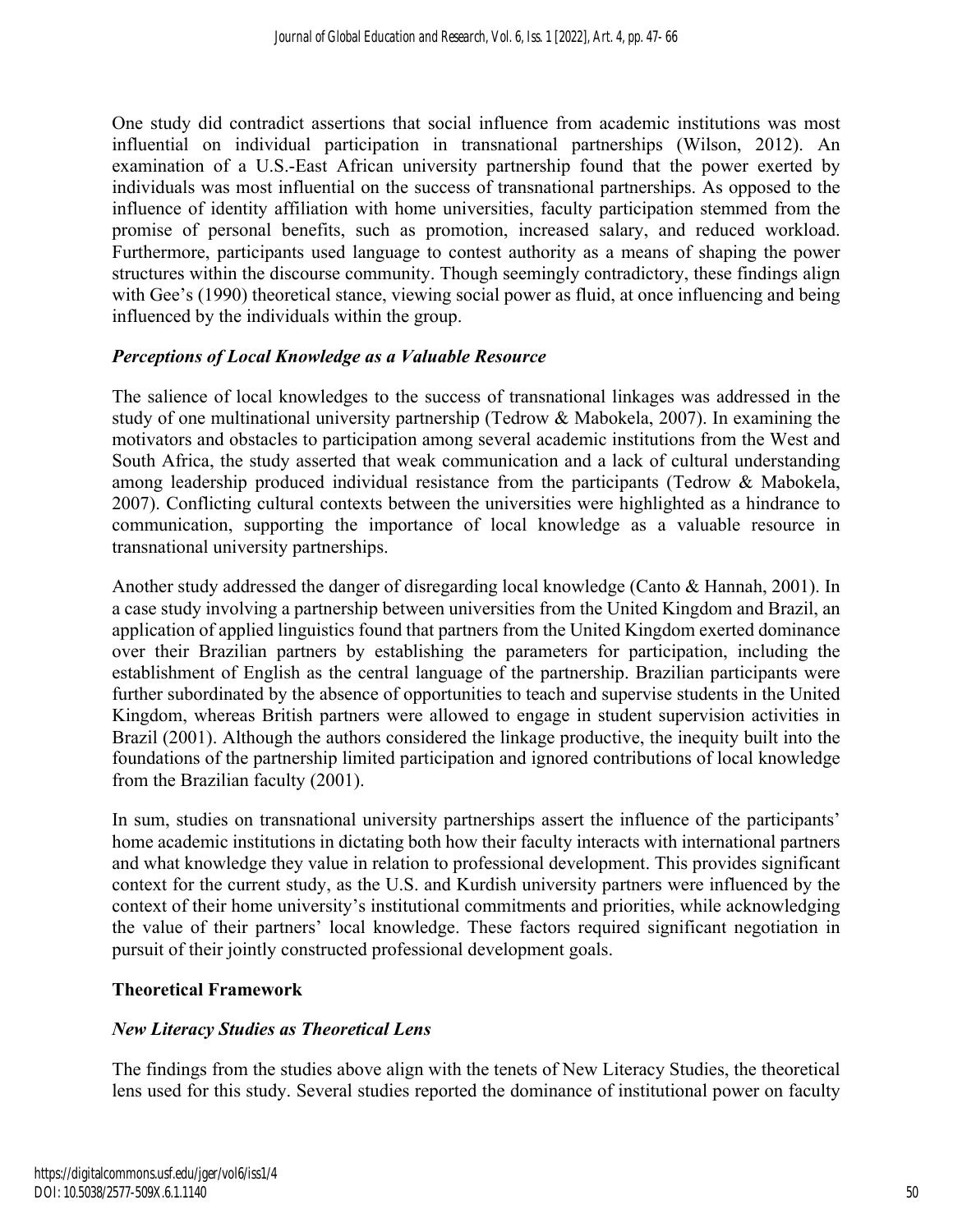identity (Ayoubi & Massoud, 2011; Palvetzian, 2005; Pfotenhauer et al., 2013), corresponding with the influence of discursive social power on the individual, as outlined in New Literacy Studies (Gee, 1990). Canto and Hannah's (2001) findings also echo the tenets of New Literacy Studies, in which proficiency in the primary use of language enhances status in the group (Gee, 1990). Wilson's (2012) findings also relate to this theory, as social power is viewed as fluid in nature, at once influencing and being influenced by the social group.

New Literacy Studies (Gee, 1990) explores the numerous social contexts people occupy, as well as how language is used within these contexts and for what purposes. Furthermore, the theory emphasizes a multileveled understanding of literacy, where all identities are socially situated and, as such, are always influenced by the social groups, or discourses, they occupy (Gee, 1990).

In New Literacy Studies, the term discourse is differentiated into micro- and macro-structural aspects of language. Micro-structural aspects of discourse include grammar and word combinations, identified with a lowercase *d*; macro-structural aspects, referred to as big *D* Discourse, refer to the larger social contexts that shape our individual identities and use of language:

A Discourse is a socially accepted association among ways of using language…thinking, feeling, believing, valuing, and acting that can be used to identify oneself as a member of a socially meaningful group or "social network," or to signal …a socially meaningful role. (Gee, 1990, p. 131)

According to big *D* Discourse, all aspects of our identities are socially influenced, limiting space for the performances of divergent individual identities. The Discourses we inhabit influence the way we speak, the language we use, and the way we respond to others within the discourse community (Colyar & Stich, 2011; Gee, 2011).

Big *D* Discourses are further separated into primary and secondary types, emphasizing proficiency with secondary Discourses as most vital in establishing identity and gaining insider status (Gee, 1990). Though the theory acknowledges the importance of the primary Discourse we acquire from our home culture, the theory also asserts that the social power of the multiple secondary Discourses we inhabit throughout our lives shapes much of our individual identity (Gee, 1990). Since proficiency in secondary Discourses determines status within the group (Gee, 1990), a power imbalance often results, favoring those who are native to the dominant Discourse and marginalizing the less proficient. The theory does contend, however, that dominant secondary Discourses can be reshaped by those occupying marginalized Discourses, although mastery of the secondary Discourse is required (Gee, 1990).

The tenets of New Literacy Studies (Gee, 1990) aligned closely with certain realities in the U.S.- Kurdish university partnership. Since the online discussions were conducted in English, the Kurdish partners, though fluent in English as a second language, were required to occupy a nondominant secondary Discourse. Beyond language proficiency, Kurdish partners were further marginalized by the secondary Discourse of professional development. Since the U.S. partners established the parameters of the online discourse community, expectations for what counts as professional development were initially U.S. dominant. However, efforts within the partnership to seek social equity are consistent with Gee's (1990) call to use language to reshape unequal power structures in secondary Discourses. Given these parallels, Gee's (2011) approach to discourse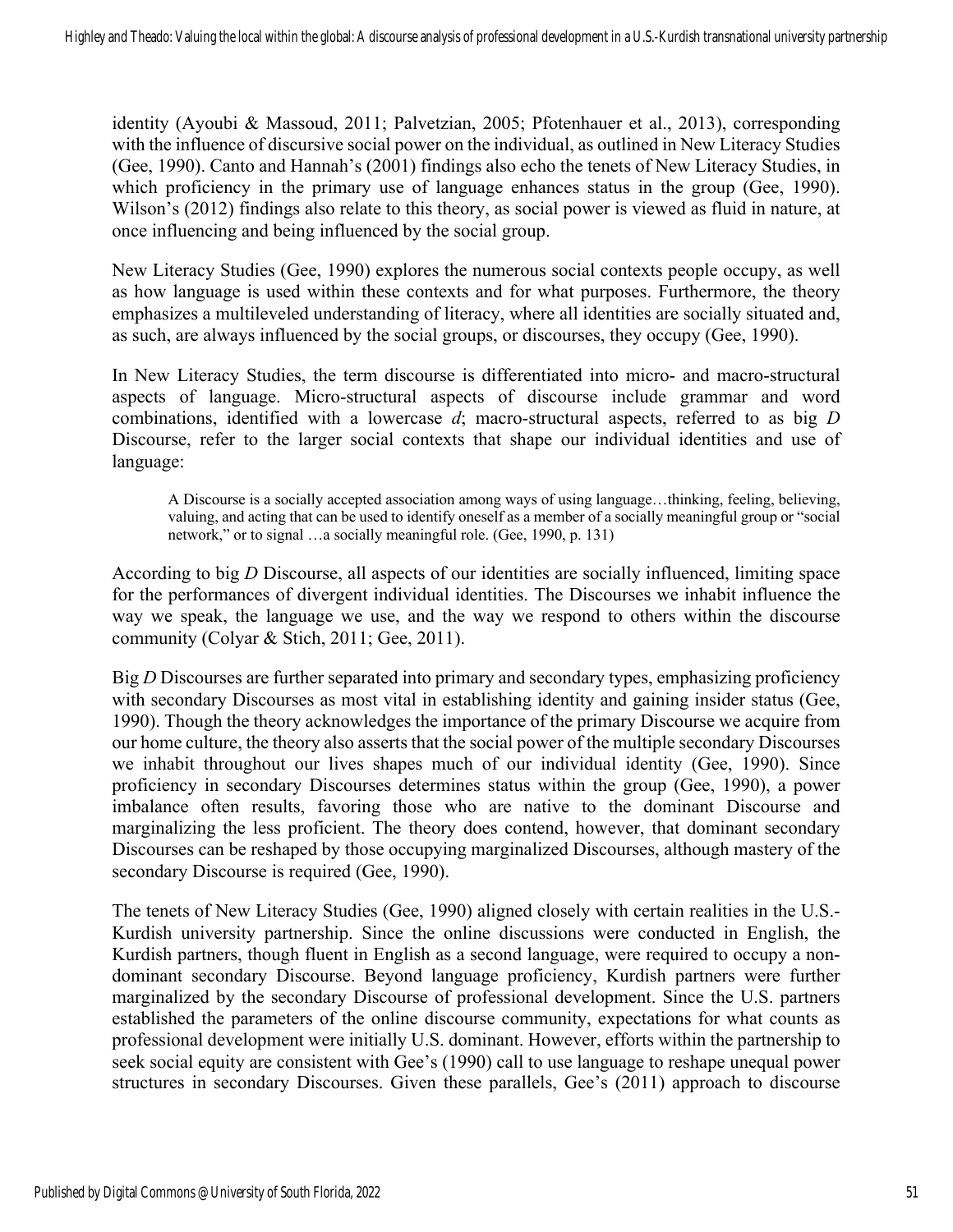analysis, drawn from the sociocultural foundations of New Literacy Studies, provides a relevant theoretical base for analyzing the data.

#### *Discourse Analysis as Research Methodology*

Discourse analysis was chosen as the methodology for this study to examine the interplay of social power in language use. Based on Gee's (2011) sociocultural understanding of literacy, this method proved useful in interpreting the influence of language on the negotiation of social equity within the U.S.-Kurdish partnership. As this framework examines broad applications of language to determine the influence of social power, it is a relevant approach given the study's scale and cultural dynamics (Gee, 2011; Wodak & Meyer, 2009).

Data were collected by separating monthly discussion threads into distinct clause length idea units, or lines, and related line groupings, or stanzas (Gee, 2011). Data within the stanzas was then analyzed for evidence of the linguistic markers of register, inclusive and exclusive *we,* and the use of questions.

These three linguistic markers were chosen for their utility in uncovering social power within the online discourse community. As formality in language use has been recognized as an indicator of social power in linguistic exchanges (Reyes, 2010; Joos, 1967), register was chosen as a marker. Clusivity, or the "phenomenon of inclusive-exclusive distinction" (Filimonova, 2005, p. 9) in the use of first-person plural pronouns was also chosen, as the use of *we* determines the degree of solidarity and resistance present between speakers, as in the examples *We have to stick together* or *We don't agree with you* (Filimonova, 2005). The presence of questioning is also relevant to studies of social power, identified as a means of overt control in institutional discourses, constraining the participation of less powerful participants (Fairclough, 1989). Having identified both U.S. and Kurdish use of the markers in the transcripts, their uses were charted into subcategories relevant to each marker.

The three markers were next examined through the conceptual tool of activity (Gee, 2011), revealing negotiations of social power between the U.S. and Kurdish university partners. The activity building task, one of 14 possible conceptual analysis tools used in Discourse analysis, was employed to analyze the linguistic markers in the data, as it considers how language is used to create a "sequence of actions" that carry out a "socially recognizable and institutionally or culturally normed endeavor" (Gee, 2010, p. 17). The activities analysis tool asks, "What ritualized activity is this piece of language being used to enact?" (Gee, 2010, p. 18).

Analysis of the linguistic markers suggests that local knowledges influenced the language choices made by individual participants within the online discourse community, reshaping the power structure in the university partnership. This assertion aligns with findings from the literature review and echoes the theoretical stance that social contexts shape our individual identities and use of language, while allowing for the reshaping of secondary Discourses by marginalized participants (Gee, 1990).

#### *Participants in the Study*

Data for the study was collected from two years of online discussion forum transcripts. Participants for the study were selected purposefully (Hatch, 2002), based on their involvement in the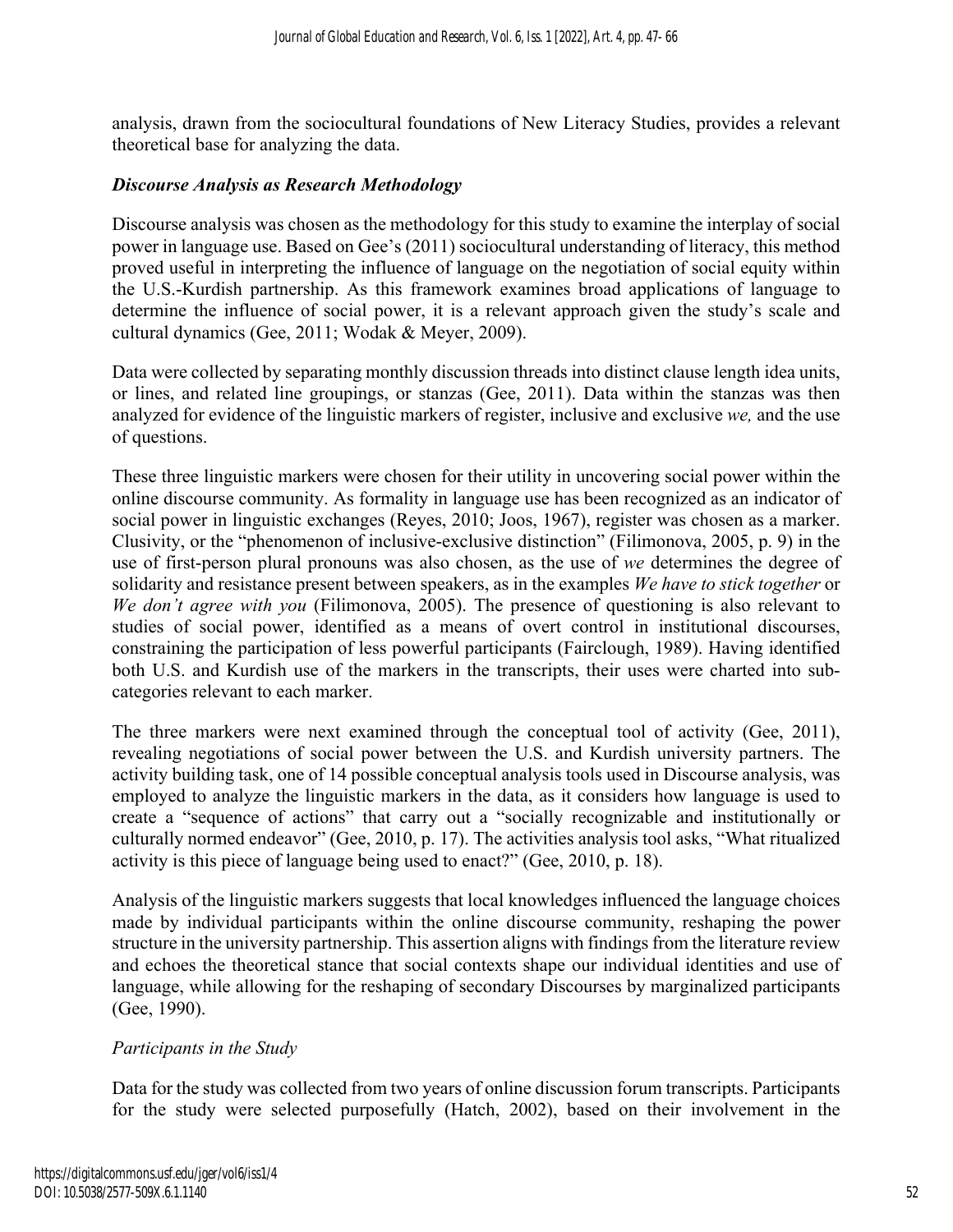university partnership. The two U.S. participants included Candice, a tenured faculty member in the department of literacy, and Todd, a doctoral student. The Kurdish participants were all professors in the English literature department of the partner university. Salam, the head of the English literature department, acted as gatekeeper in the online discourse community, regulating the participation of his colleagues. The other participants were professors of English literature and drama, including Muqdad, a regular contributor, Asan, a professor of literary criticism and one of the most frequent contributors, Nassan, a master's level English literature instructor who posted intermittently, and Hozan, a literature professor in the evening college. It should be noted that the gender of the Kurdish participants was somewhat homogenous. While Tanya and Hana were the only female Kurdish professors who participated, Tanya's participation was limited, and Hana dropped out due to family issues.

#### **Findings From Discourse Analysis**

The findings from the Discourse analysis are organized deductively below, first presenting warrants drawn from the use of each linguistic marker, followed by a description of the evidence of regular marker usage and significant anomalies in the data. An analysis based solely on the frequency of linguistic marker usage infers that U.S. participants used language to control the partnership. However, deeper analysis of anomalies in the data revealed that the intersection of local knowledges between U.S. and Kurdish participants influenced the use of language within the online discussion group, reshaping the power structure toward greater equity and facilitating progress toward collaborative professional development goals.

Although the U.S. partners initially established the boundaries for the group, differing uses of register, clusivity, and questioning by the Kurds established greater levels of formality, more exclusive cultural context, and heightened resistance to questioning than those established by the U.S. participants, resulting in a more blended, equitable, and adaptable partnership. Examples drawn from the data are presented below in their raw form. Specific data pertinent to the analysis of each marker will be emphasized in bold face print.

#### *Cultural Contrasts in the Use of Register*

Although five levels of register have been identified (Joos, 1967), register in the partnership was limited to the casual and the consultative levels. The casual register, marked by informality common to insiders in a social group was rarely used. Conversely, the consultative register was most dominant, typical among relative strangers who may speak a common language but do not share a personal stock of information, (Joos, 1967).

Analysis of the data revealed an overwhelmingly consultative register. Of the 2814 total stanzas analyzed in the data, 2448 stanzas reflected use of consultative register among both U.S and Kurdish participants. Figure 1 shows that Kurdish participants used casual register less than half as much as the U.S. participants over the two-year period, as only 366 stanzas reflected more informal casual register among the Kurdish faculty. This equates to a 5.2% usage of casual register among Kurdish participants across all 2814 stanzas, illustrated in Figure 2.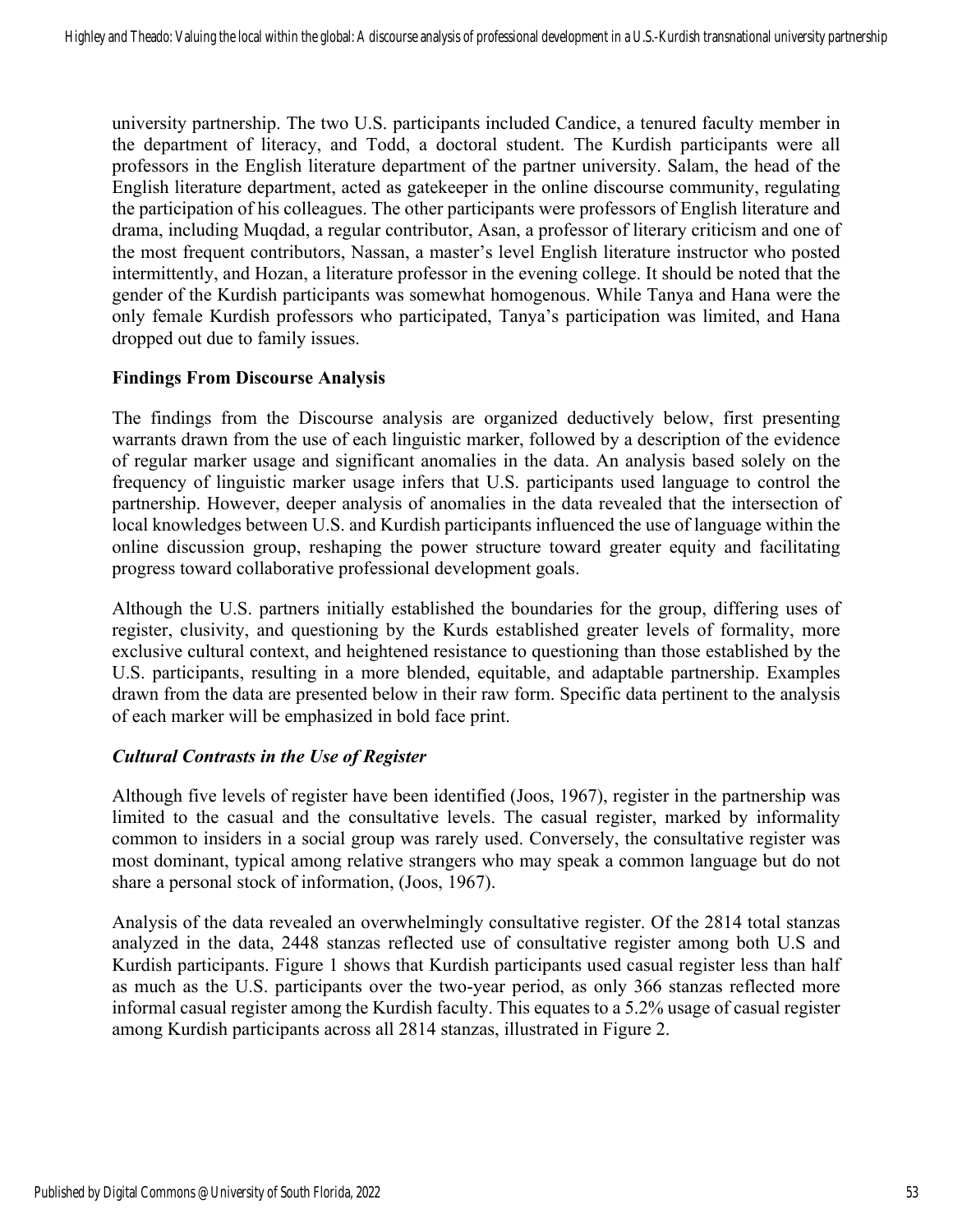

**Figure 1.** Monthly Use of Consultative and Casual Register

*Note.* Solid Grey = Total number of stanzas for month; Black Grid = Total monthly number of consultative stanzas**;** Black Diamonds = Total monthly number of casual stanzas

**Figure 2.** Monthly Use of Casual Register by U.S. and Kurdish Partners



*Note.* Black Stripes = Monthly uses of casual register by U.S.; Black Dots = Monthly uses of casual register by Kurdish

Although the use of consultative register was dominant, the data reflects significant spikes in the use of casual register among Kurdish participants in February and November. In fact, shifts from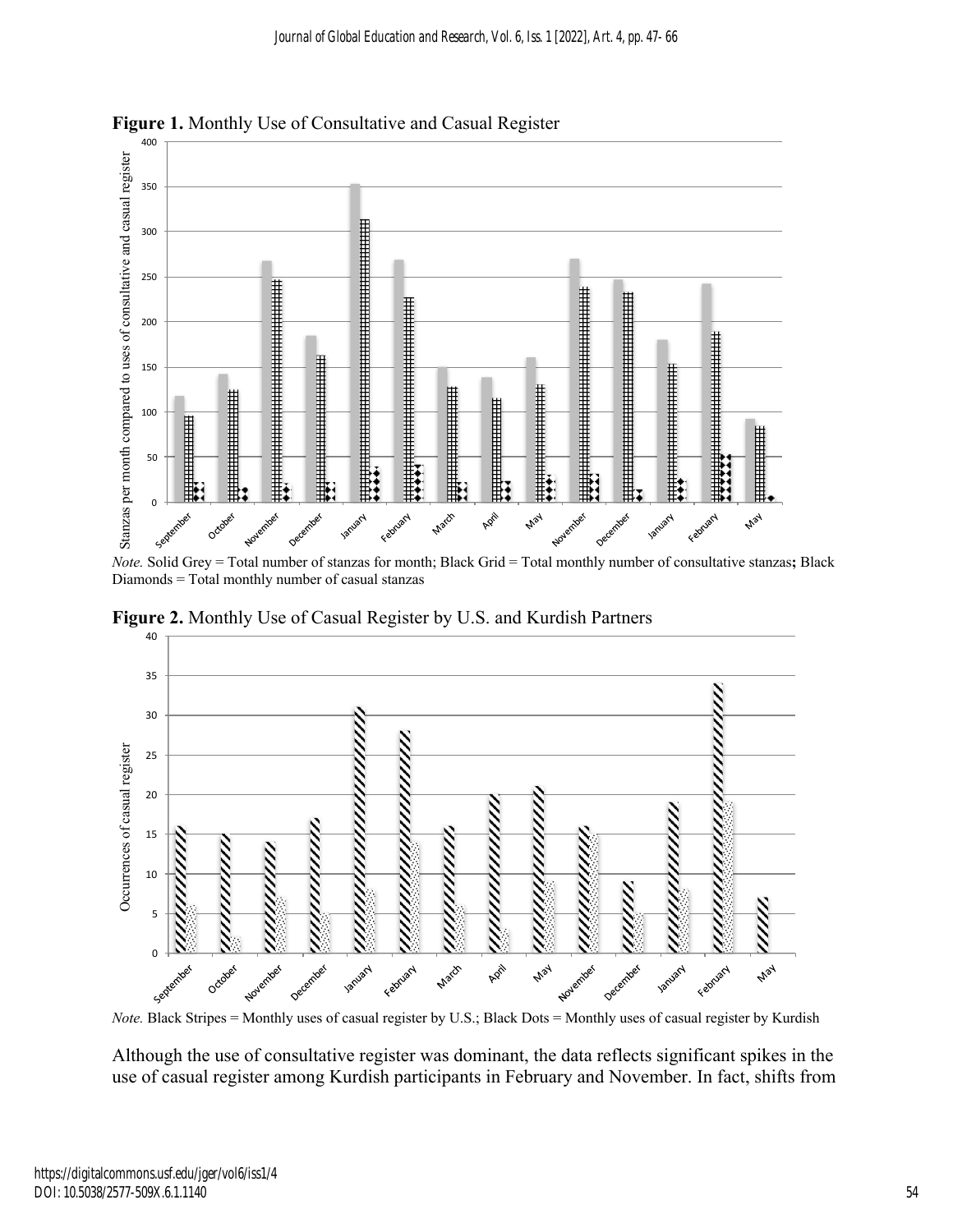consultative to casual tripled in those months among Kurdish faculty. This increase in casual register accompanied attempts to build rapport and share frustrations.

Responding to a chapter describing the rereading approach for improving reading comprehension (Blau, 2003), the February discussion ignited a much stronger use of casual register among Kurdish participants, highlighting their frustrations with the difficulty of the assigned reading. As Muqdad noted,

5a For the second chapter, 5b it is truly unfortunate that *I could not understand it.*

Hana echoed Muqdad, writing,

16b Frankly speaking, *I didn't understand this chapter too,* 16c *maybe I hadn't enough time* to read it carefully.

This use of casual register differed from the U.S. participants, who primarily used the casual register at the beginnings and endings of posts to acknowledge and praise participation. A good example of this can be found in Candice's reply to Salam:

28a *It's a real pleasure to be in conversation with such fine teachers ...* 28b *I learn something with every exchange*.

Another spike in casual register within Kurdish faculty occurred in November. As before, U.S. shifts from consultative to casual register in November were used to welcome, praise, and empathize with the posts of Kurdish participants. However, shifts from consultative to casual by Kurdish participants focused on sharing their frustrations with teaching. Noting the weak preparation and participation of his students, Hozan wrote,

2d I *feel disappointed and work in vain...*

This frustration with student effort was shared by Muqdad, who wrote,

11d Many people I encounter

11e whether in my classes or in other circles

11f aim at obtaining a degree *even though they do not earn it.*

Beyond the university, other frustrations were evident in November. Unreliable access to Internet programs prompted the department head Salam to write,

2a I don't know what is happening tonight.

2b *It is been a crazy time for me.*

2c I have been trying for four hours now to post a thread.

- 2d I have no problem with e-mailing or Facebook, but *this [Blackboard] Bb*
- 2e *Has almost killed me.*

Analysis suggests that although consultative register was most dominant throughout the two-year partnership, rare uses of casual register were used to build rapport and share frustrations. This seems to indicate that the Kurdish faculty held a more formal perception of professional development, perhaps drawn from the British educational system established in Iraq during colonialism and still in place. This infers that the online discussions made little progress in leveling the inherent power structures in the partnership. However, further examination of the linguistic markers of clusivity and questioning complicates this assumption.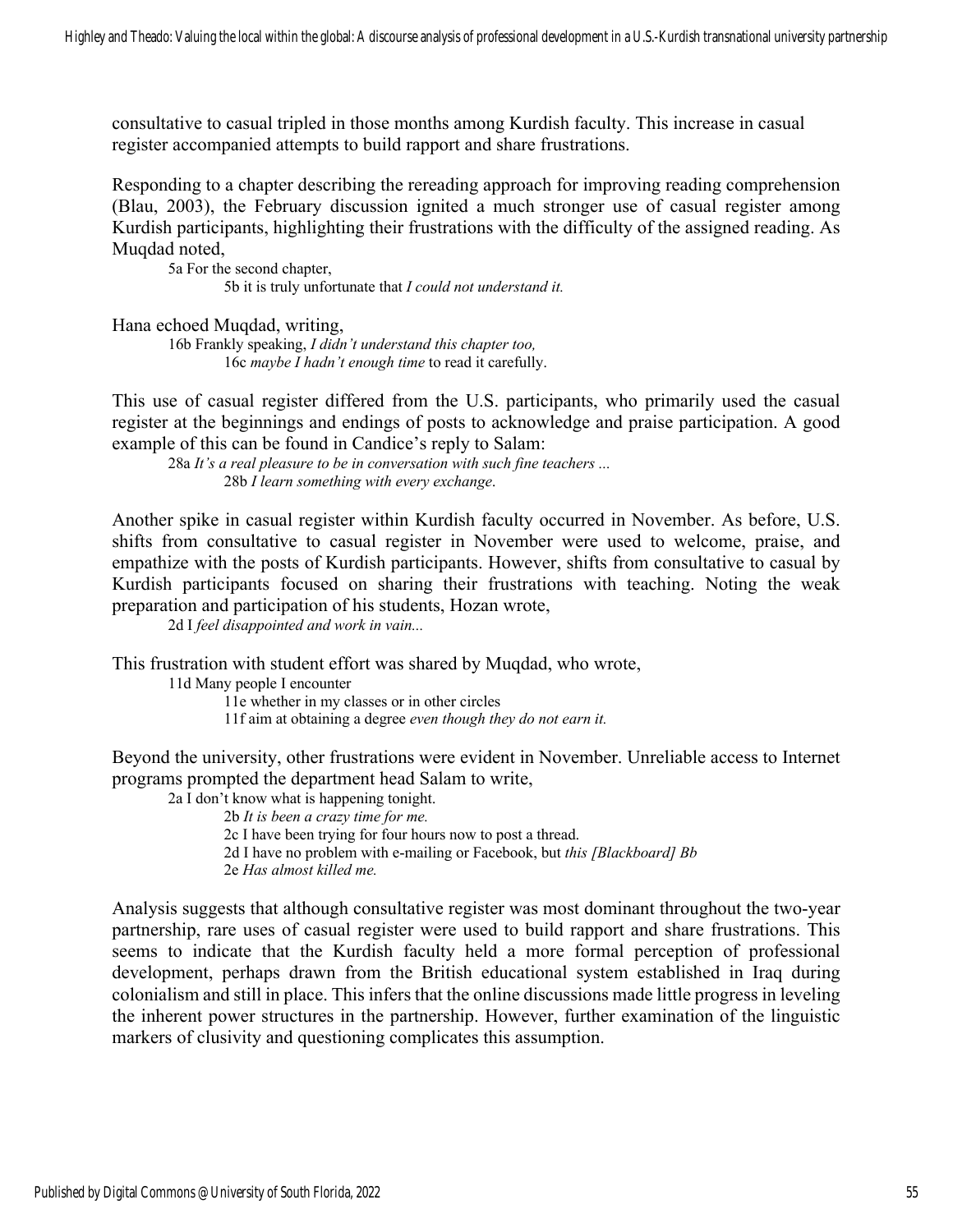### *Professional Distance in Kurdish Clusivity*

Analysis of the uses of the first-person plural pronoun *we* and its possessive forms, *us* and *our* revealed distinct differences regarding participation. The inclusive use of *we* was far more prevalent among U.S. participants, while Kurdish participants made more use of exclusive *we*. As shown in Figure 3, U.S. participants used the inclusive form of *we* 82% more than their Kurdish partners, totaling 445 uses by the U.S. partners as compared to 79 uses by the Kurds.



**Figure 3.** Monthly Use of Inclusive *We* 

*Note.* Black Stripes = Monthly uses of inclusive we by U.S. faculty; Black Dots = Monthly uses of inclusive we by Kurdish faculty

The high percentage of inclusive *we* usage by the U.S. partners was primarily due to Candice's attempts to engage the Kurdish faculty. Although Todd, the other U.S. participant, occasionally used forms of inclusive *we,* Candice's usage far outnumbered her U.S. colleague. Still, across the 14 monthly discussions, U.S. participants recorded an average of 32 uses of inclusive *we,*  compared to an average of 6 monthly uses of inclusive *we* by Kurdish faculty.

Though the use of inclusive *we* by U.S. participants outnumbered Kurdish use, a significant spike occurred in February of the first year. Although rare among Kurdish faculty, occurrences of inclusive *we* peaked at 25 during the February 2011 discussion. This was six times more than the monthly average of 4 in all other months. An examination of the content of that month's discussion sheds light on the possible cause of the usage spike.

As mentioned in the register analysis, the February discussion centered on Blau's (2003) rereading strategy as a means of improving student comprehension. The use of inclusive *we* in Kurdish participant responses established solidarity with the experience of their U.S. partners: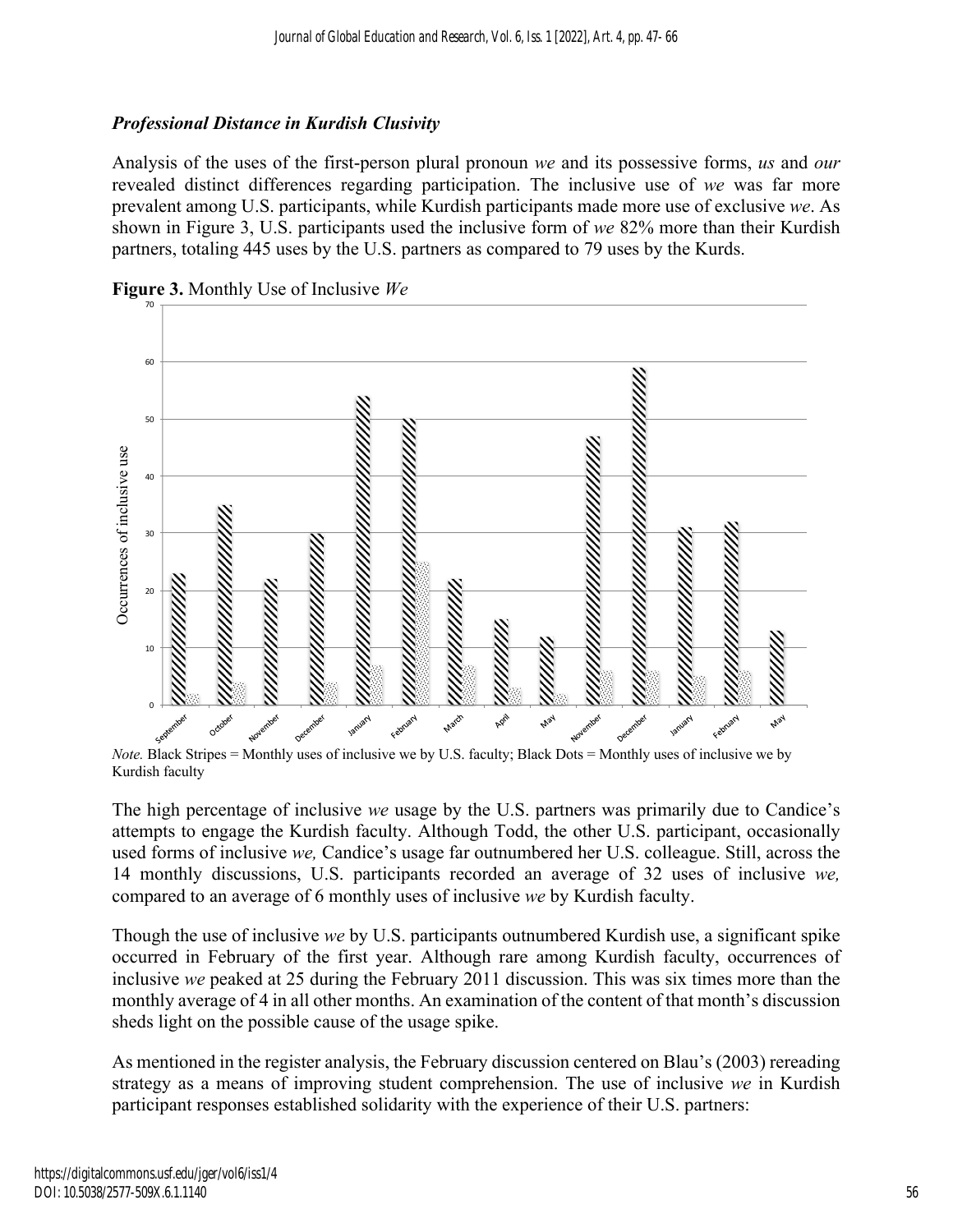49a One thing that bothers me is that 49b *we teachers seldom admit shortcoming…* 50d There are teachers and teachers, as we know, 50e yet *we need to examine our different techniques and tactics…* 52a … *we may know a lot of mechanisms and strategies for teaching…* 52b but the real question is which one is practicable…

Although participation was generally high in the February discussion, it was the emphasis on the common experience of university professors that drove the spike in inclusive language among the Kurdish faculty.

Although U.S. participants made frequent use of inclusive *we,* Kurdish participants made extensive use of exclusive forms of *we*, emphasizing the uniqueness of their local context. Marker analysis reveals that the Kurds used the exclusive form of *we* 68% more than the U.S. participants over the two-year period (See Figure 4).

**Figure 4.** Monthly Use of Exclusive *We*



Kurdish faculty

In 13 of the 14 discussions, the Kurdish use of exclusive *we* exceeded use by the U.S. partners. Excluding the peak months of February and November 2011, the Kurds used exclusive *we* 14 times per month on average. In contrast, the average use of exclusive *we* by U.S. participants was five per month, one third as much as the Kurdish average.

Although usage of exclusive *we* dropped in Year 2 among U.S. participants, Kurdish usage increased. In fact, after relatively balanced usage in the first three months, Kurdish participants used exclusive *we* 56% as much as U.S. participants in Year 1 and jumped to 82% as much in Year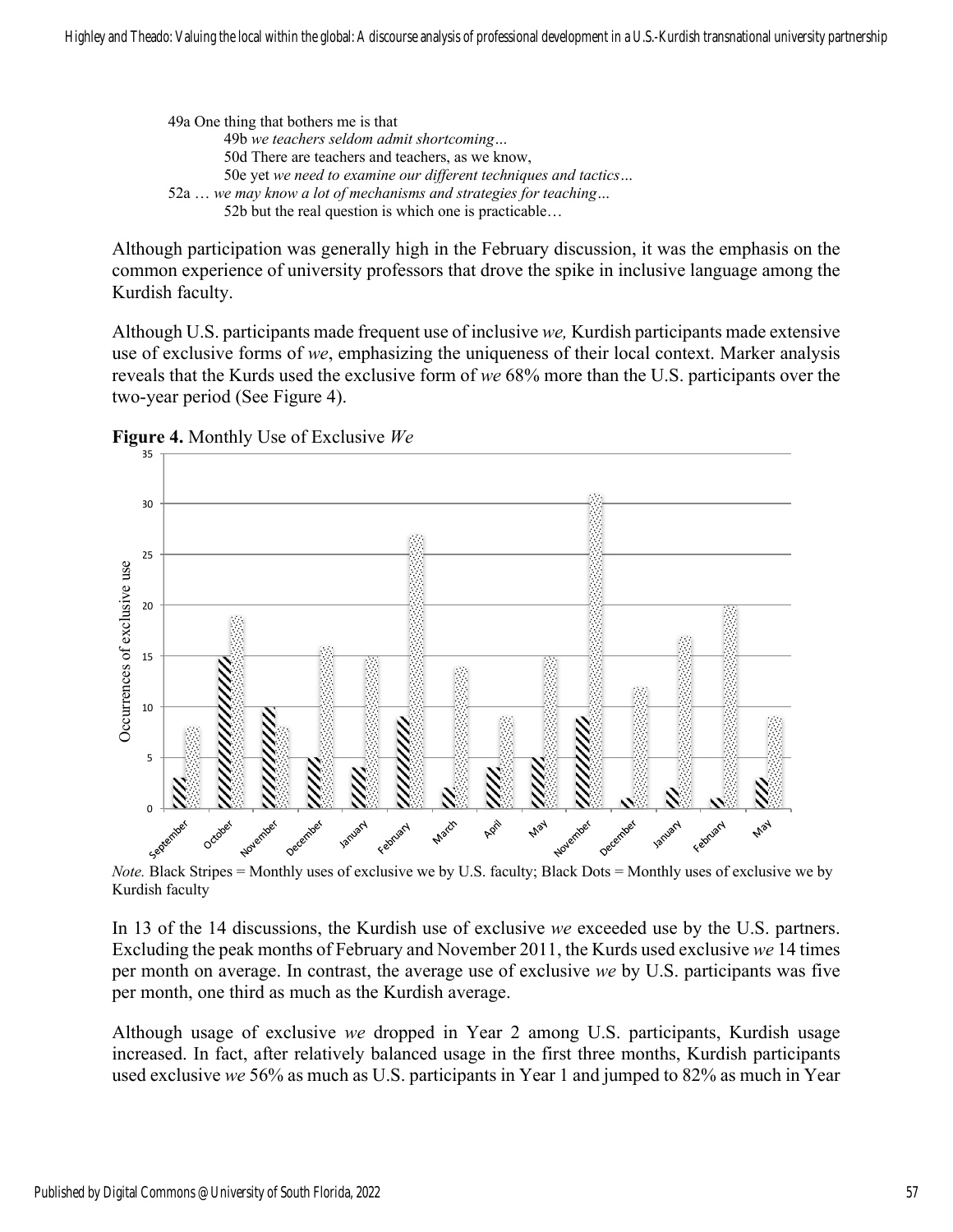2. As shown in Figure 4, from December of the first year to May of the second, the Kurds used the exclusive *we* at least at least twice as much as the U.S. participants.

The analysis of clusivity did reveal anomalies. In October 2010, data reflected a fairly even use of exclusive *we,* with U.S. participants employing the exclusive 15 times as compared to 19 for Kurdish faculty. In this instance, exclusive *we* was used by the U.S. participants as a means of sharing the context of the Western literacy experience discussed in Pearson and Stephens' (1994) overview of the last 30 years in literacy theory. Todd, who posted the initial summary, emphasized the Western perspective:

> 6h Again, these ideas reflect the broader cultural questions 6i *we are asking ourselves as a society…* 6l how can we honor the plurality of our society 6m *and develop the literacy level of our general population?*

Candice's response to Todd's question, using the possessive form of *we* also addressed local knowledge from the U.S. context:

> 38o Interestingly enough**,** this is a debate that has been ongoing 38p at least since *our nation's inception (c. 1776).*

Although U.S. use was higher than usual, exclusivity among Kurdish participants still exceeded use by the U.S. participants. Their use of exclusive *we* addressed the challenge of balancing Western influence with the need to do what is appropriate in the Kurdish context. Quoting the reading through a Kurdish context, Muqdad continued,

> 6g … I hope it is still not to too late for teachers 6h to make the right decisions 6i a*bout the kinds of futures we want* 6j f*or ourselves, our students, our educational systems,*  6k *and our community*

Hana also used exclusivity to emphasize the importance of the Kurdish context in adopting contemporary approaches to literacy instruction:

23e *Today what we see dominant literacy* 23f *tomorrow will be subject of change or shift.* 23g That is why *we have to accommodate teaching language…* 23h *according to the progresses of our society.*

Exchanges in this first discussion made it clear that the discourse community was not culturally homogeneous and that diverse contexts would have to be considered in discussing culturally appropriate pedagogies.

Given that the inclusive use of *we* suggests solidarity between the speaker and their audience and the exclusive use of *we* creates a sense of separation (Joos, 1967), the disparity in clusivity among U.S. and Kurdish partners highlights the importance of local knowledge in transnational university partnerships.

*One-Sided Questioning From the U.S.* 

U.S. participants often used questions as a means of engagement in the online discourse community. By examining the frequency, direction, and types of questions posed in the data, regular patterns of usage and significant anomalies point to a one-sided use of questioning by U.S.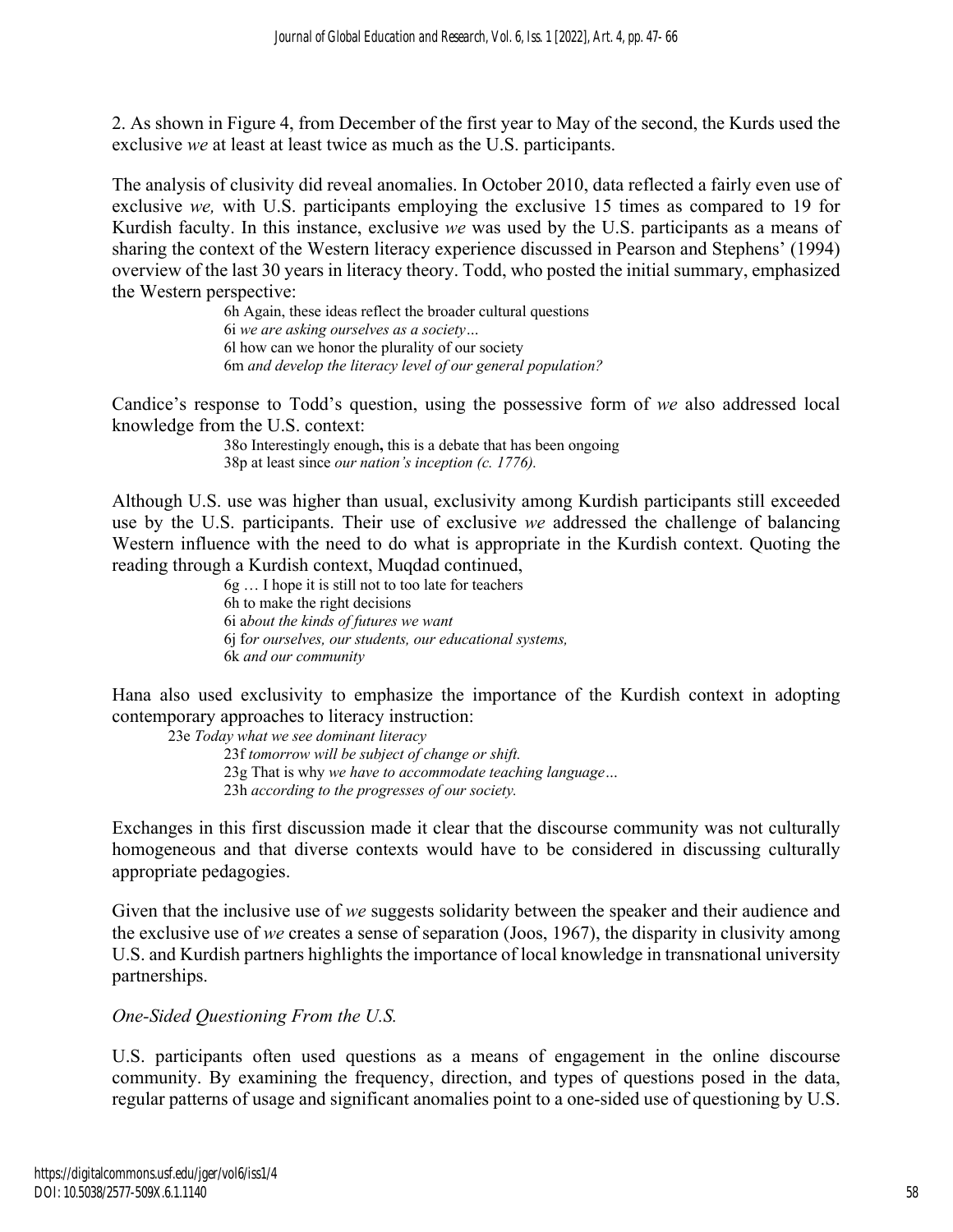participants. However, the data also points to significant agency among Kurdish faculty.

Most frequent types of questioning. Three types of questions were discovered in the data: rhetorical, open ended, and factual. Used to make assertions or establish agreement (Wang, 2006), rhetorical questions were most evident among the U.S. participants, who asked 118 rhetorical questions over the two-year partnership contrasted with 33 rhetorical questions asked by the Kurds. In fact, while U.S. participants posed monthly rhetorical questions, Kurdish participants only asked such questions in 9 of the 14 discussions. However, use of rhetorical questions by the U.S. participants declined significantly, from 93 uses in Year 1 to 25 uses in Year 2, a 73% drop (see Figure 5). Excluding the anomaly in February 2011, rhetorical use remained the same for the Kurdish participants.





*Note*. Black Stripes = Monthly uses of rhetorical questioning by U.S. faculty; Black Dots = Monthly uses of rhetorical questioning by Kurdish faculty

Seeking to invite participation and prompt discussion, U.S. participants made greater use of openended questioning, as well (See Figure 6). U.S. participants used open-ended questions 93% more than Kurdish participants in the two-year partnership, numbering 185 uses to 13. Although the use of open-ended questions by the U.S. participants dropped in Year 2, this use confirms the status of the U.S. participants as controllers, using questioning to control both the structure and the direction of the discussions (Wang, 2006).

Factual questioning was used to solicit specific answers to straightforward questions about the assigned readings and teaching strategies discussed. Again, Kurdish faculty recorded far fewer factual questions than U.S. participants. While U.S. participants asked 126 factual questions over the two-year period, Kurdish participants asked only 12, 1% as many (See Figure 7).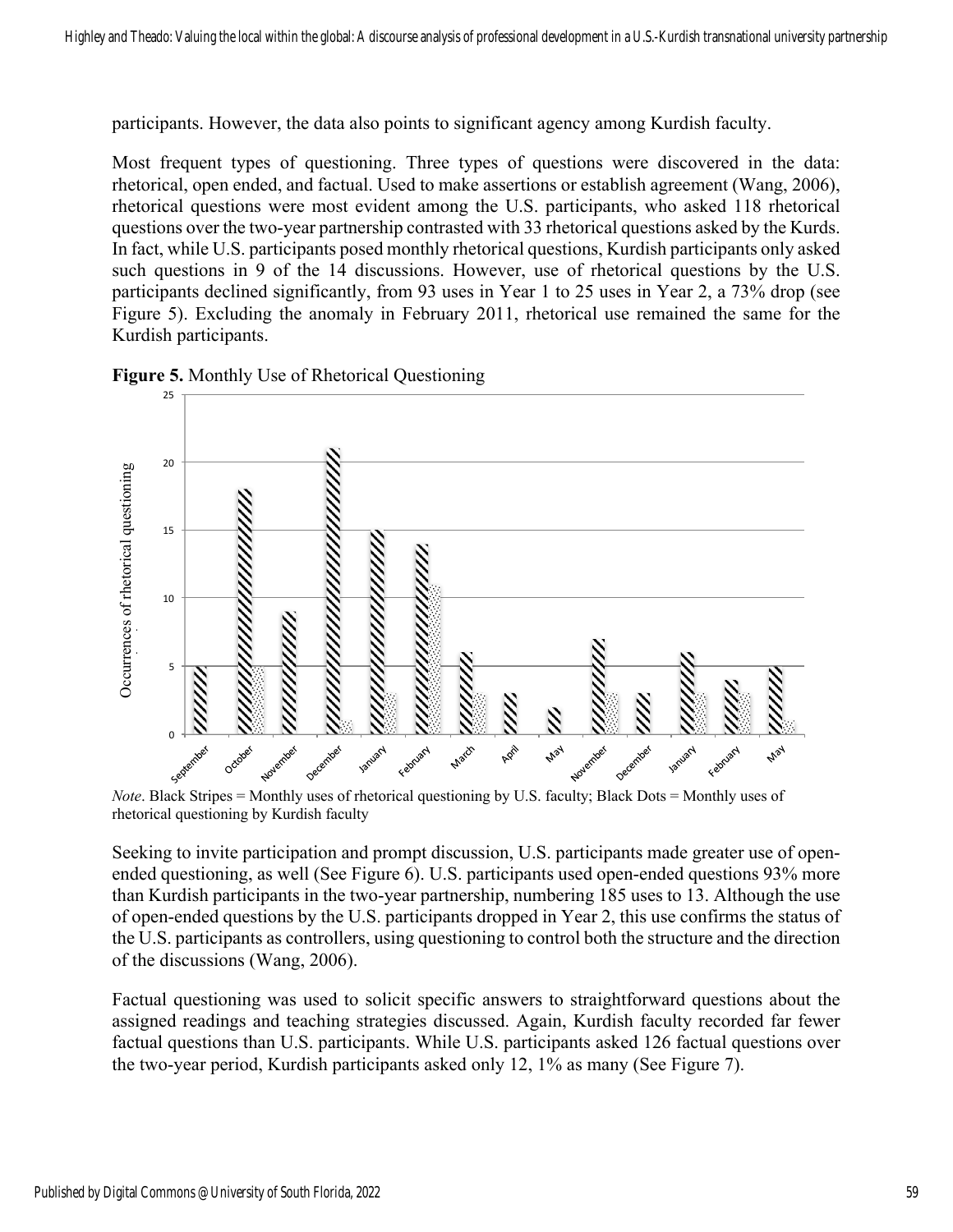

**Figure 6.** Monthly Use of Open-Ended Questioning

ended questioning by Kurdish faculty



**Figure 7.** Monthly Use of Factual Questioning

questioning by Kurdish faculty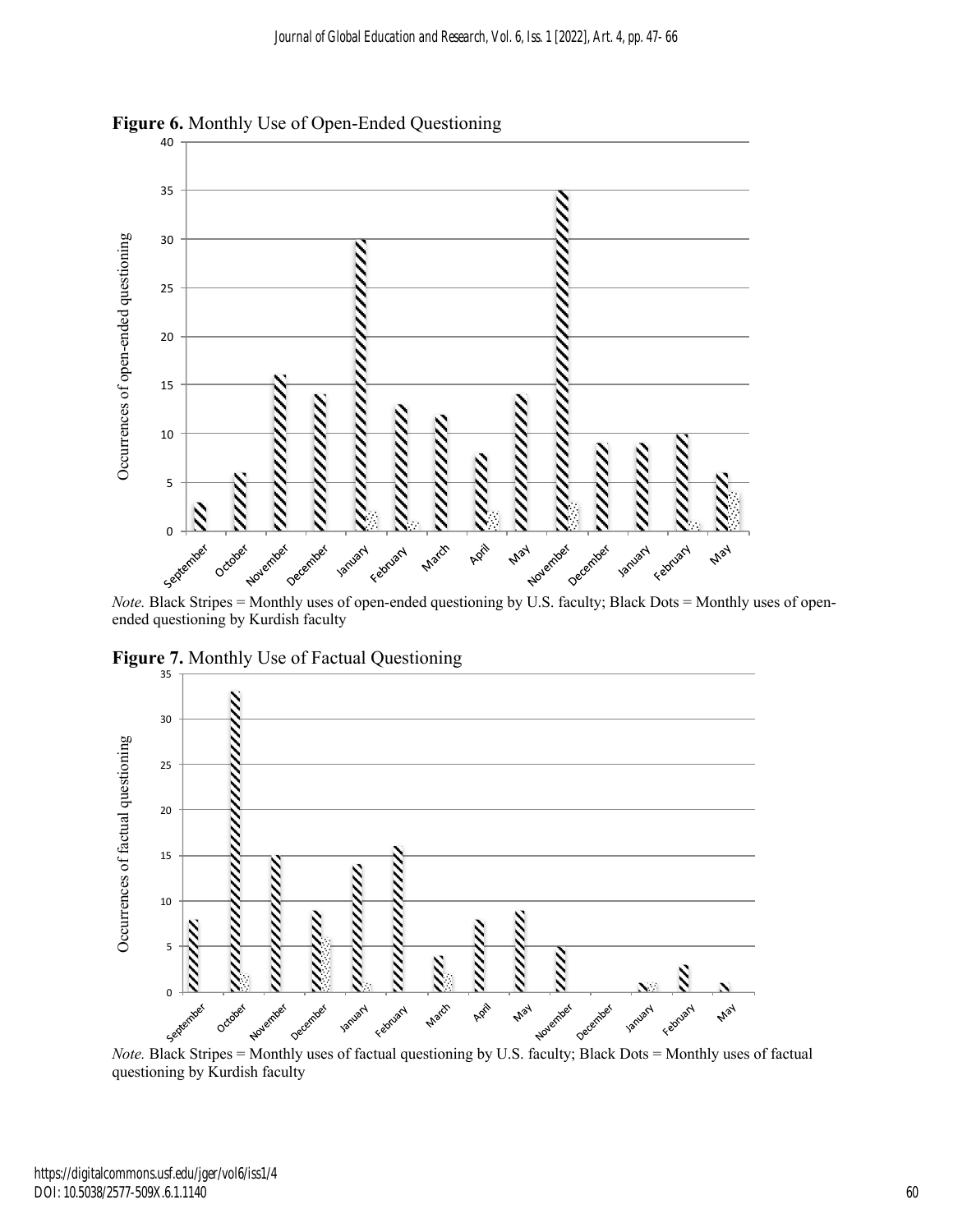As in the examination of register and clusivity, there were anomalies in the data on questioning. Focusing on rhetorical questions, Kurdish participants asked 11 rhetorical questions in February 2011, nearly tripling their regular use. However, the greatest number of these came from one participant.

In his response to Todd, Asan used numerous rhetorical questions to highlight the difficulties Kurdish faculty face in making contextually appropriate pedagogical decisions:

50c *How can we select the right method in the right place to be used?* 50f are they fruitful? 50g Student-centered? 50h Can we develop different means for teaching same lesson 50i and then select the best methodological practice? 51c Are we always prepare and plan before we go to class? 52a Do we teach the same texts (Novel, Poem, Play) over several courses, 52b or we have variety? 53a Have we allocated time 53b for quizzes for at-home exams and in-class exams? 53c Have we tested the students and got their feedback (obliquely) 53d for the teacher's self-evaluation?

His concerns were summed up his final broad rhetorical question: 54b but *the real question is* 54c *which one is practicable for certain class situations* 54d *or college subjects,* 54e *and which ones we should avoid.*

In his rapid-fire presentation of rhetorical questions, Asan makes the point that contextual factors must be considered in incorporating student-centered teaching strategies into the Kurdish university classroom.

Another anomaly occurred in the use of open-ended questions. Considering the absence of any open-ended questions from Kurdish participants in 8 of the 14 discussions, it is interesting that the final May discussion generated the greatest use of open-ended questions, although the discussion involved only two Kurdish participants.

Tanya, an infrequent participant in the monthly discussions, was individually responsible for this spike in open-ended questions. Responding to Candice's suggestion that ungraded assignments might stimulate student participation in literature circles, Tanya noted,

23c I wish I could have the luxury of not having to grade all activities.

She then asked Candice for her advice on the topic:

25a *What would you do, Candice?*

25b Should a student stay in the same role repeatedly 25c until he gets it right? 25d Or, do you think it better to assign students roles 25e in which they feel more comfortable? 25f Or, let the group decide that amongst themselves?

Tanya's questions resulted in a suggestion from Candice to rotate literature circle roles, to which Tanya agreed. However, questions regarding the implementation of specific student-centered strategies were seldom asked before. The lack of these questions often resulted in a one-sided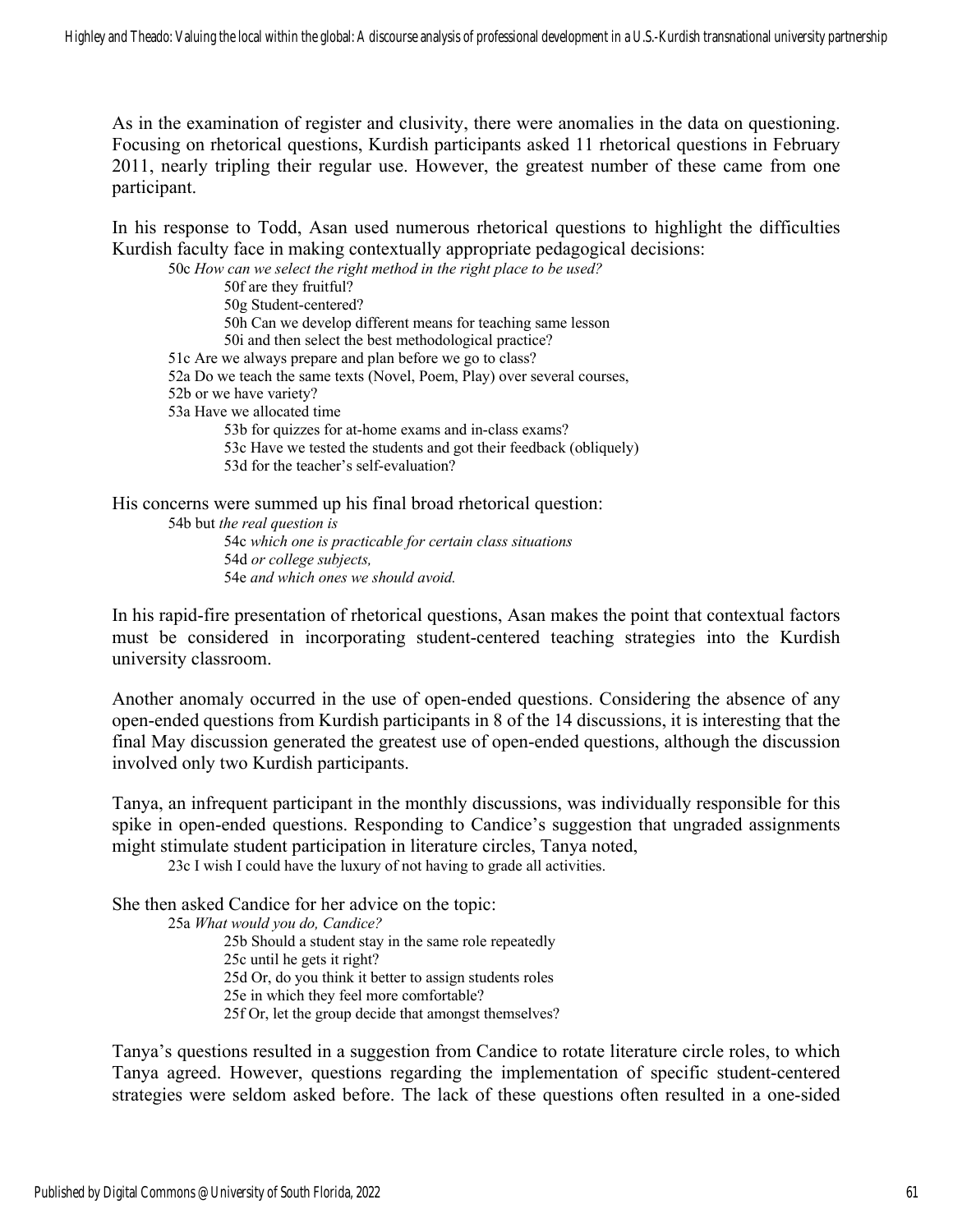conversation.

#### **Conclusions**

The research question at the heart of this study asks how university partners use language to negotiate social power in the context of transnational professional development. Using the lens of the activities building task as outlined in New Literacy Studies (Gee, 2010), some possible answers emerged. Discussed previously, the activities building task asks, "What practice (activity) or practices (activities) is this piece of language being used to enact (i.e., get others to recognize as going on)?" (Gee, 2010, p.18). An examination of the linguistic markers through the lens of activity revealed significant levels of negotiation among the partners, reshaping power within the university partnership.

# *Theoretical Implications*

### *Register Through the Lens of Activity*

U.S. and Kurdish participants consistently used consultative register when writing summaries of readings to share background, to validate or critique participation, and to clarify concepts. This "sequence of actions" carried out the "socially recognizable and institutionally normed" (Gee, 2010, p. 17) activity of schooling, implying a teacher-centered power structure. It could then be assumed that the U.S. partners established a slanted power structure in the professional development activity. However, occasional shifts from the consultative to the casual register could indicate efforts by U.S. participants to alter the power structure of the schooling activity. U.S. participants made more use of the casual register by validating, praising, and encouraging Kurdish participants. As the casual register is used to bring outsiders into a social group (Joos, 1967), this could reflect an attempt by the U.S. partners to promote equity by diminishing the perceived activity of schooling.

The lack of casual register use by the Kurds also complicates assumptions of a dominant power structure in the activity of schooling. Resistance to the use of the casual register may represent agency from the Kurdish participants, exerting control of discussions by maintaining a professional distance from the U.S. participants. This is supported by Joos (1967), who suggests the consultative register assumes that (a) the listener will not understand what you are discussing without background information and (b) the listener will attend continuously. That said, the avoidance of the casual register by the Kurdish participants indicates a movement in the power structure, emphasizing the importance of local Kurdish knowledge. Their emphasis on the consultative allowed the Kurdish faculty to participate according to their own terms, based on the assumption that the U.S. participants lacked adequate background information to understand the academic context of the Kurdish university setting.

# *Clusivity Through the Lens of Activity*

Mentioned previously, the inclusive use of *we* suggests solidarity between the speaker and their audience, whereas the exclusive use of *we* creates a sense of separation (Joos, 1967). The disparity in clusivity use among U.S. and Kurdish partners highlights the importance of local knowledge consideration in transnational university partnerships.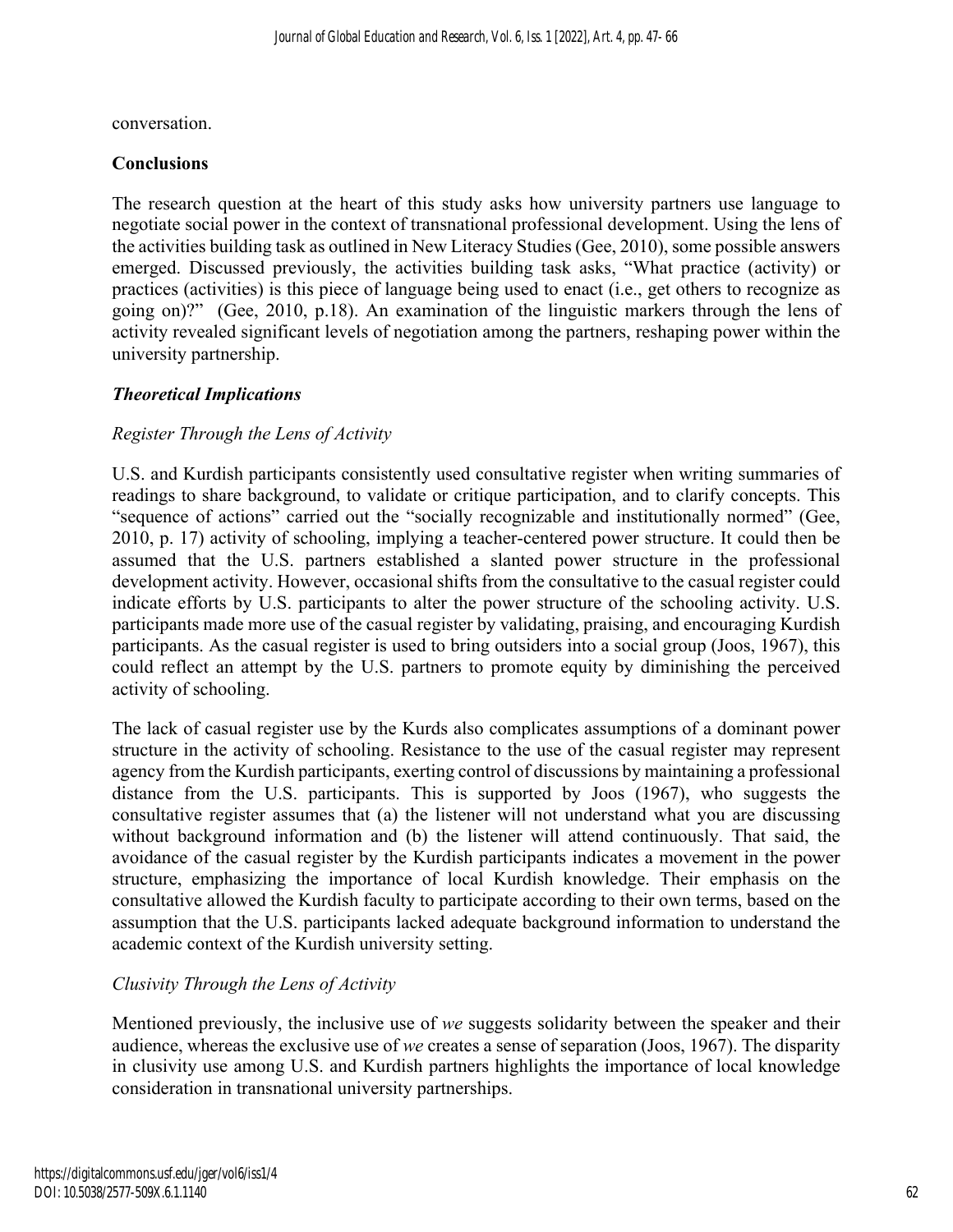Participants made use of inclusive *we* to highlight commonalities as university instructors, while the exclusive *we* was used to highlight differences in local knowledge, including culturally defined practices and constraints, personal beliefs, and institutional differences. This "sequence of events" seems to embody the "socially recognizable and culturally normed" (Gee, 2010, p. 17) activity of a debate, as attempts by U.S. participants to build inclusiveness in the discourse community were countered by an emphasis on cultural difference, enacted by the Kurdish use of exclusive *we.*

A good example of the debate activity can be seen in an exchange between Candice and Tanya. Emphasizing the inclusive *we,* Candice noted that Kurdish professors were *not alone* in feeling students resisted studying literature they felt was irrelevant to their lives:

25a This is definitely something teachers in the U.S. also confront 25b and, as you say, *can become quite a challenge for us.*

Tanya's response emphasized the exclusivity of the Kurdish situation:

37a … *you all said…*  37c *that you too face this problem.* 37d But *I don't think that the situations are the same*

The Kurdish response makes it clear that cultural contexts separate the U.S. and Kurdish participants in ways that inclusive language cannot overcome.

Once again, the debate activity highlights the negotiation of social power within the partnership, as the extensive use of exclusive *we* by the Kurds enacted a distinct separation between the academic cultures of Kurdish and U.S. institutions, thus realigning the power structure. The debate activity may also reflect the institutional norms surrounding professional development at their Kurdish university. Again, negotiation of language between the partners reshaped the context of professional development to value and include local knowledges.

#### *Questioning Through the Lens of Activity*

The use of rhetorical, open-ended, and factual questions was most evident in the posts of the U.S. partners, as they controlled the direction and structure of the online discussions (Wang, 2006). Viewed through the analytic lens of activity, this *sequence of actions* again reflects the activity of schooling. Although this seems to reflect an imbalance of power, anomalies reveal agency on the part of the Kurdish participants. The Kurdish faculty realigned the power structure by questioning the relevance of readings, as well as the appropriateness of student-centered pedagogies in the Kurdish academic context. This use of questions rejected the activity of schooling, asserting the local expertise of Kurdish educators. Further, the lack of questioning by the Kurds could be interpreted as passive resistance to the schooling activity, preserving their identities as academic professionals through silence, rather than assuming a student identity through questioning.

In either case, their approach to questioning shifted the power structure towards equity. Adapting their approach to professional development in Year 2, the U.S. partners reduced the amount of rhetorical and factual questions used, making room for more open-ended conversation. This approach proved more effective in generating participation.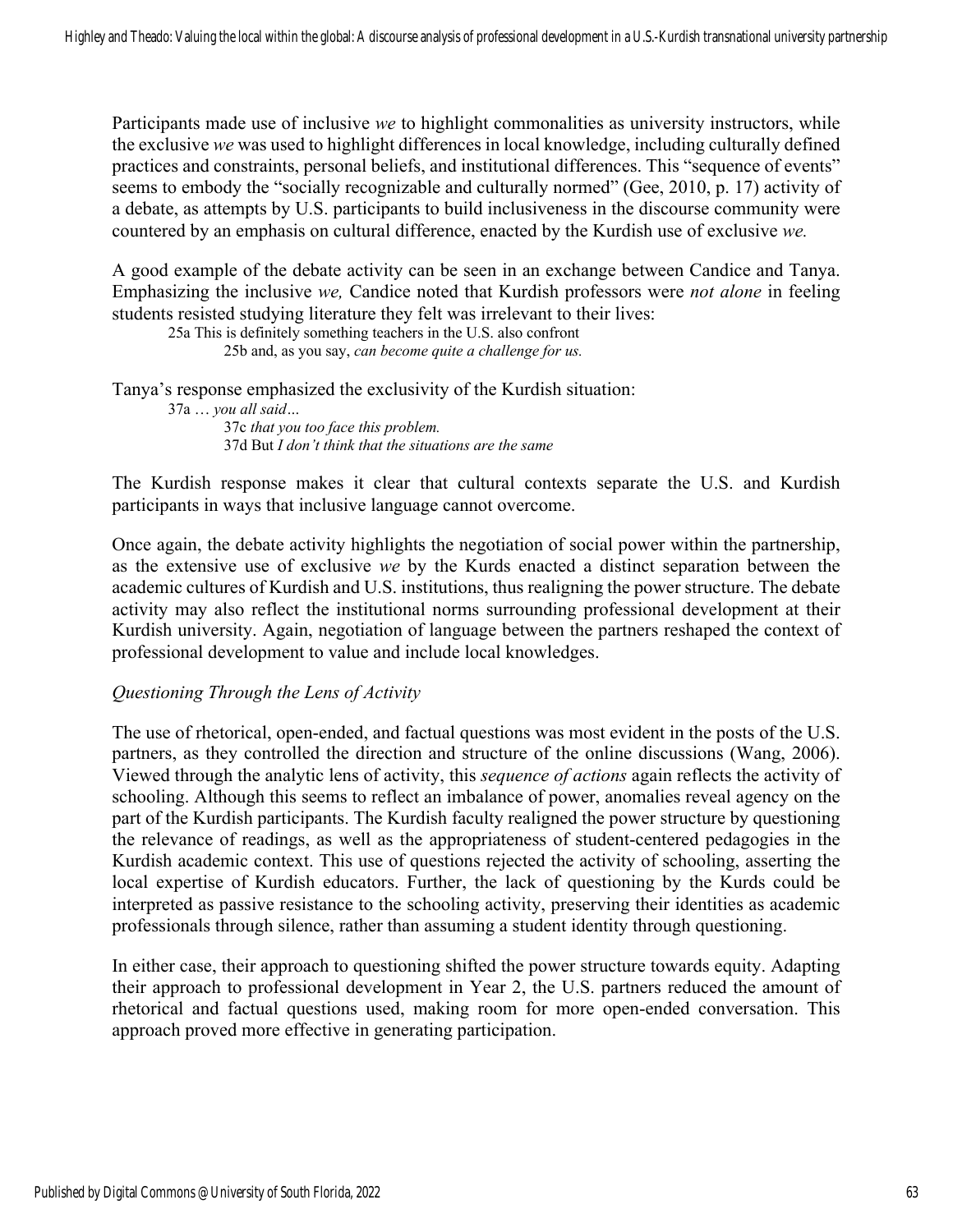## *Practical Implications*

In essence, the assumption that U.S. approaches to education should be disseminated through international university partnerships misses the point. Transnational university partnerships should consider where the U.S. perspective fits within local contexts, rather than how the work of "other" local knowledges fit into the U.S. perspective (Donahue, 2009, p. 214).

Donahue's perspective provides a timely counterpoint to the assertion that the global export of knowledge by American universities will improve higher education in developing nations, arguing that efforts to export U.S. knowledge are misdirected. In an age where political rhetoric emphasizes an *America first* stance, Donahue's words could not be more relevant. Aligning with extant scholarship on transnational university partnerships (Altbach, 2004; Altbach et al.,2009; Bizzell, 1992; Cantwell & Maldonado-Maldonado, 2009; Fairclough, 2006; Gee et al., 2018; Miller-Idress & Hanauer, 2011), this study echoes assertions that efforts to export U.S. knowledge through global university partnerships must not overlook the value of local knowledge (Canagarajah, 2002; Donahue, 2009; Wiens, 2018).

Although findings from this study are not generalizable to all transnational university partnerships, they do support the importance of adapting partnership activities to acknowledge and draw on local expertise. Analysis suggests that Kurdish cultural perspectives within the online community influenced the specific language choices made by the U.S. and Kurdish participants, allowing the partners to reshape the power structure into a more socially equitable framework that recognizes the value of local knowledges and contexts. These findings resonate with the theoretical stance at the heart of this study, which acknowledges that nested and intersecting social contexts shape us and our use of language (Gee, 1990).

#### *Limitations and Future Research*

While these findings are intended to add to the existing scholarship on transnational university partnerships, several factors limit the implications of the study. The small number of participants and the sole focus on written transcripts restricts the interpretation of the findings to the specific online setting of the U.S.-Kurdish partnership. Also, as English is a second language for the Kurdish participants, potential errors in English usage may have resulted in errors in data interpretation. Finally, although crosschecking with colleagues was used to mitigate bias in describing the data, cultural misconceptions may have influenced interpretations.

Understanding the role language plays in the intersection of local knowledges is vital to the success of transnational university partnerships. Given its importance, more research on the interplay of social power in transnational university partnerships is needed. Future studies might employ other approaches to critical discourse analysis to explore the interplay of identity and social power within transnational partnerships. Since language use can act to either synthesize or stratify participation, studies of this sort would be of great benefit in planning for and conducting such partnerships. Further in-depth consideration of the discursive practice and roots of local language should be considered comprehensively in future research. Overall, more studies should be conducted regarding the pursuit of international partnerships among institutions of higher education, whether West to East or North to South, as such research would provide international researchers with a broader base within which to situate their studies and engage with existing critiques.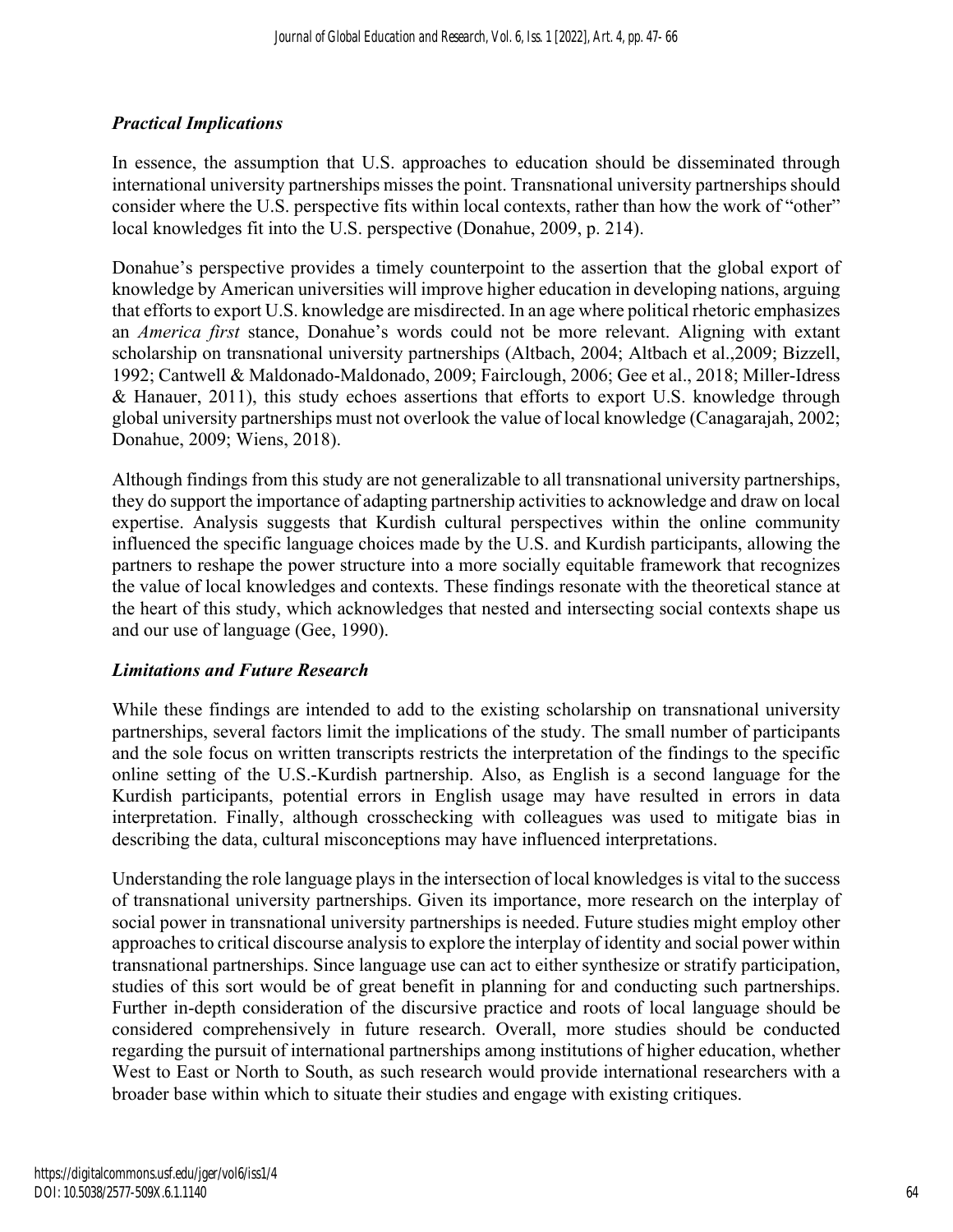Improving the equity and productivity of transnational university partnerships requires an ongoing awareness of power and dominance as Western universities partner with universities in the developing world. Communication and collaboration should invite and acknowledge resistance and agency among international partners, drawing on their local knowledges to develop contextually appropriate opportunities for professional development. Further, Western partners should mutually seek to plan professional development activities together with international partners, built on a foundation of mutual respect for both their academic and cultural identities and their local expertise.

As partnerships continue to grow between U.S. and international universities, it is important to remember where U.S. knowledge fits in the world. As Canagarajah (2002) pointed out,

The assumption that one's knowledge is of sole universal relevance does not encourage conversation. It is possible to develop a pluralistic mode of thinking through which we celebrate different cultures and identities, and yet engage in projects common to our shared humanity. (p. 257)

Given the growth of higher education in developing countries, it is more important now than ever to consider the relevance and appropriateness of U.S. knowledge and participation within the context of established international institutions. In doing so, perhaps more equitable and relevant partnerships may emerge.

#### **References**

- Altbach, P. (2004). Globalisation and the university: Myths and realities in an unequal world. *Tertiary Education and Management, 10*(1), 3-25.
- Altbach, P. G., Reisberg, L., & Rumbley, L. E. (2009). *Trends in global higher education: Tracking an academic revolution.* UNESCO.

http://www.cep.edu.rs/public/Altbach,\_Reisberg,\_Rumbley\_Tracking\_an\_Academic\_Revolution,\_UNESC O\_2009.pdf

- Ayoubi, R. M., & Massoud, H. (2011). Is it because of partners or partnerships? An investigation into the main obstacles of developing international partnerships in four UK universities. *International Journal of Educational Management, 26*(4), 338-353.
- Bizzell, P. (1992). *Academic discourse and critical consciousness.* University of Pittsburgh.
- Blau, S. D. (2003). *Stories from the classroom: Lessons on learning literature; From telling to teaching: The literature workshop in action*. Heinemann.
- Canagarajah, S. (2002). Reconstructing local knowledge*. Journal of Language, Identity, and Education, 1*(4), 243- 259.
- Canto, I., & Hannah, J. (2001). A partnership of equals? Academic collaboration between the United Kingdom and Brazil. *Journal of Studies in International Education, 5*(1), 26-41.
- Cantwell, B., & Maldonado-Maldonado, A. (2009). Four stories: Confronting contemporary ideas about globalisation and internationalisation in higher education. *Globalisation, Societies and Education, 7*(3), 289-307.
- Colyar, J. E., & Stich, A. E. (2011). Discourses of remediation: Low-income students and academic identities. *American Behavioral Scientist, 55*(2), 121-141.
- Donahue, C. (2009). "Internationalization" and composition studies: Reorienting the discourse. *College Composition and Communication, 61*(2), 212-243.

Fairclough, N. (1989). *Language and power*. Longman.

Fairclough, N. (2006). *Language and globalization.* Routledge.

Filimonova, E. (2005). *Clusivity: Typology and case studies of the inclusive exclusive distinction.* John Benjamins

- Gee, J. P. (1990). *Social linguistics and literacies: Ideology in discourses*. Falmer.
- Gee, J. P., Hull, G., & Lankshear, C. (2018). *The new work order: Behind the language of the new capitalism*. Taylor and Francis.
- Gee, J. P. (2010). *An introduction to discourse analysis: Theory and method* (3rd ed). Routledge.